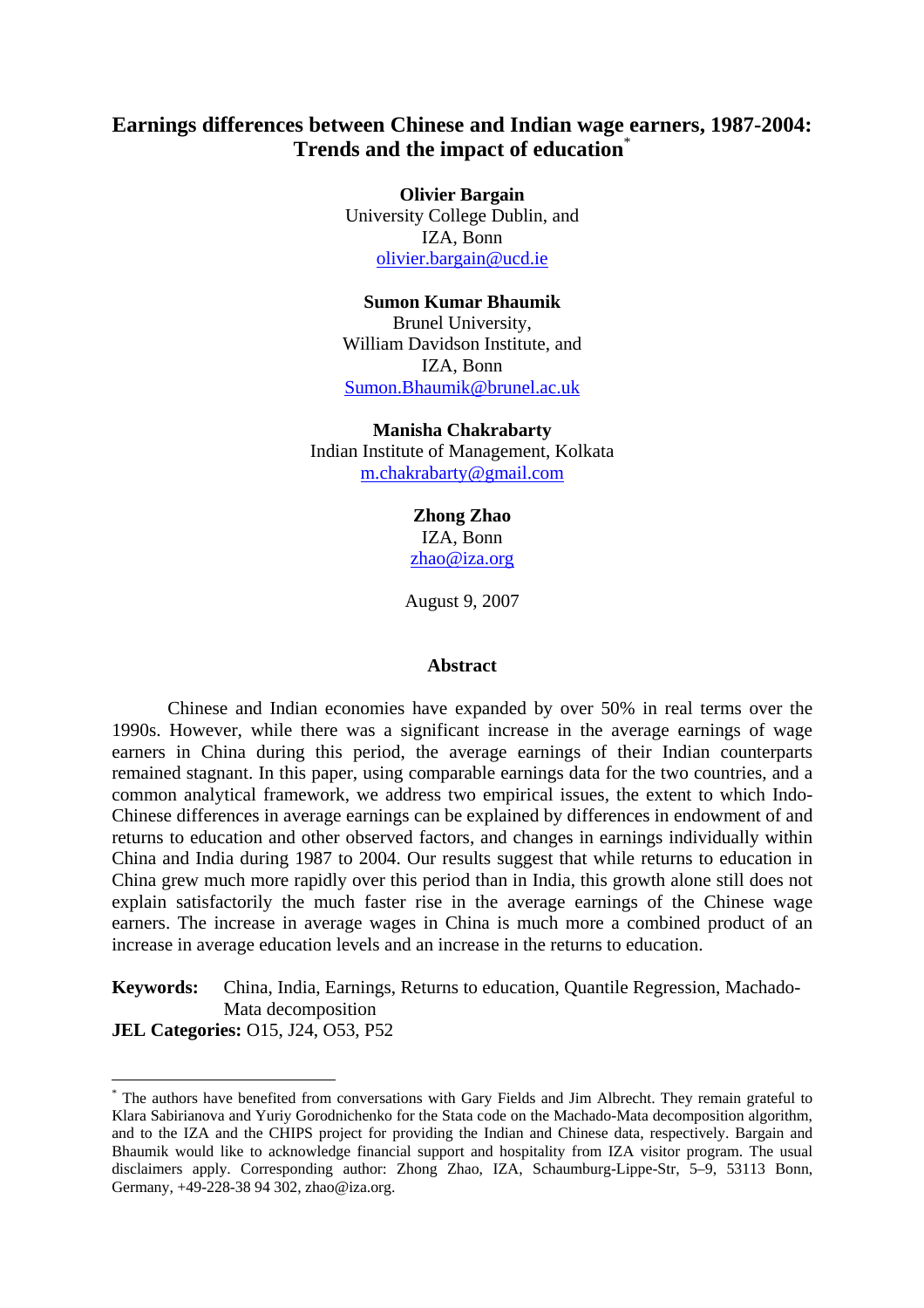# **1. Introduction**

 $\overline{a}$ 

Over the 1990s, responding to a range of market-oriented reforms, the Chinese and Indian economies expanded by over 50% in real terms.<sup>1</sup> Many aspects of this rapid growth – export growth, foreign direct investment, productivity growth, financial sector reforms, increasing spatial inequality, etc – have been explored in detail in the literature. However, much less has been said about the labour markets in these countries. While returns to education in both China and India have been estimated for various time periods,<sup>2</sup> with one notable exception (Kijima, 2006), no attempt has been made to examine what influenced earnings growth over time. Further, to our knowledge, there is no comparative analysis of issues related to Chinese and Indian labour markets. In this paper, we address this lacuna in the literature by examining in detail one specific empirical phenomenon, namely, that the average (real PPP-adjusted) earnings of Indian wage earners remained stagnant despite the rapid growth, while there was a significant increase in the average earnings of their Chinese counterparts.

To highlight this trend, in Figure 1 and Figure 2, we report the (weekly) earnings distributions for Indian and Chinese regular wage earners based on two national surveys of these two countries discussed in Section 2. In order to make the earnings comparable across time and countries, we convert them in 2000 USD PPP figures using a methodology described later in the paper. Figure 1 clearly reflects the faster earnings growth in China. In periods 1 (1987-88) and 2 (1993-95), the Indo-Chinese difference in earnings is positive for nearly all deciles of the earnings distribution. However, by period 3 (2002-04), the earnings gap had turned in favour of China for the lower half of the distribution, and was significantly reduced for the upper deciles.

 Figure 2 confirms that earnings of wage earners in China were rising faster than those of their Indian counterparts. In period 1, a very significant proportion of the workers in the Chinese sample earned less than the median Indian worker. By period 2, however, while there are signs of a noticeable proportion of the Indian workers migrating towards the upper tail of the distribution, this migration is much more pronounced for the Chinese workers. Finally, by period 3, there are a smaller proportion of the Chinese wage earners in the lower tail of the distribution, compared with Indian wage earners, and,

<sup>&</sup>lt;sup>1</sup> The GDP per capita for China was 1528, 2735 and 4568 in 1988, 1995 and 2002, respectively, measured in 2000 PPP US Dollar. The corresponding figures for India are 1569, 1994 and 2553.

 $2$  Papers in which returns to education were estimated include Byron and Manaloto (1990), Liu (1998), Knight and Song (2003), Zhang et al. (2005) and Appleton et al. (2005) for China, and Saha and Sarkar (1999), Kingdon and Unni (2001), Duraisamy (2002) and Kijima (2006) for India.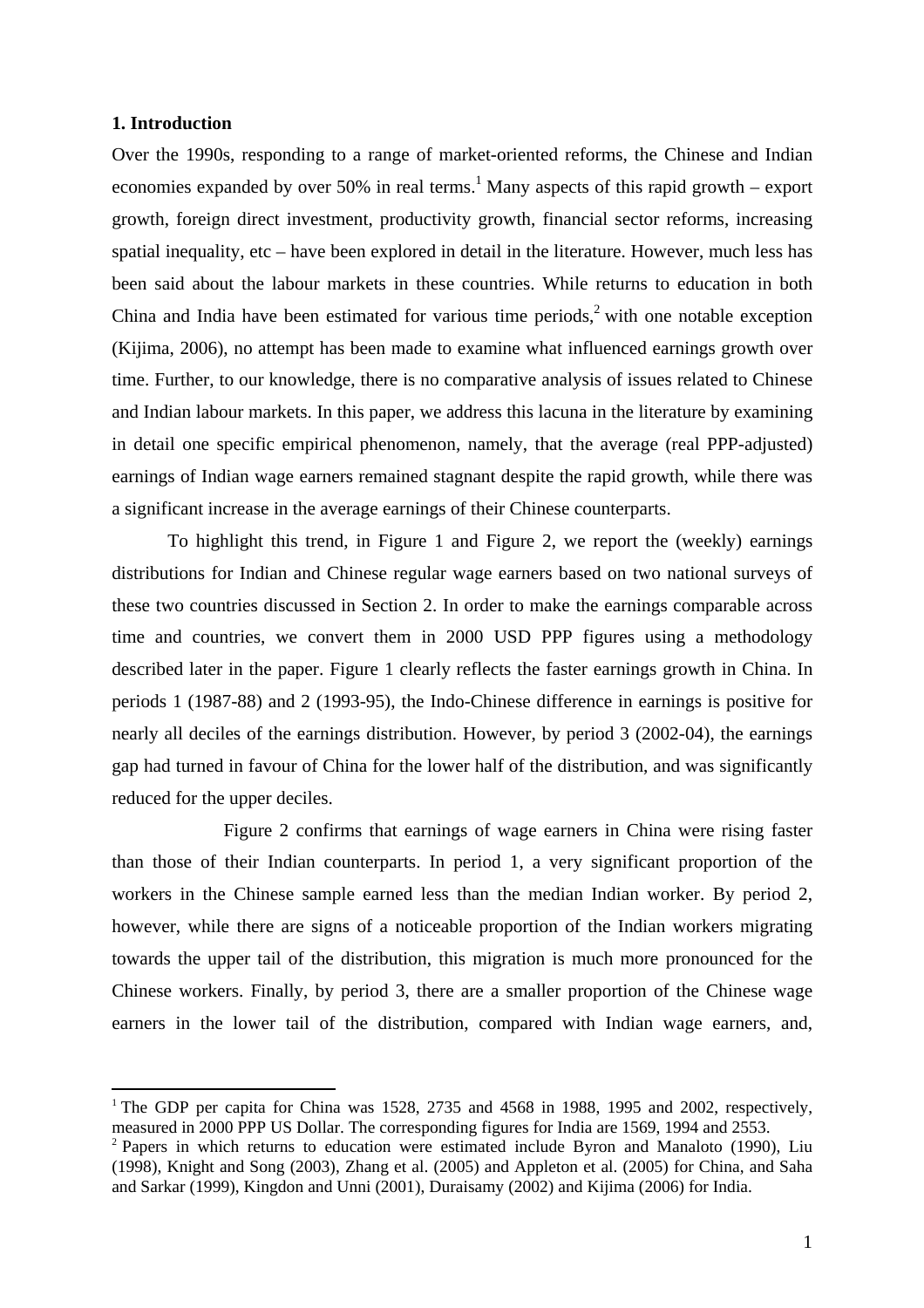correspondingly, a greater percentage of Chinese workers in the middle earnings range than Indian workers. The Indians continue to dominate the upper tail of the distribution.



#### **Figure 1: log-wage distribution (deciles)**



The main objective of this paper is to shed light on the above mention earnings dynamics in China and India, and to explain the earnings differences between India and China. More specifically, in this paper, using comparable earnings data for the two countries, and a common analytical framework, we address two empirical issues. First, we examine the extent to which Indo-Chinese differences in average earnings can be explained by differences in endowment of and returns to education and other observed factors that affect earnings. Next, we take a look at the factors that might explain changes in earnings individually within China and India over this time-span.

In the course of our analysis, we use quantile regression models that are more suitable than ordinary least squares (OLS) for countries where heterogeneity within the labour force in terms of earnings and the impact of individual characteristics on earnings is significant.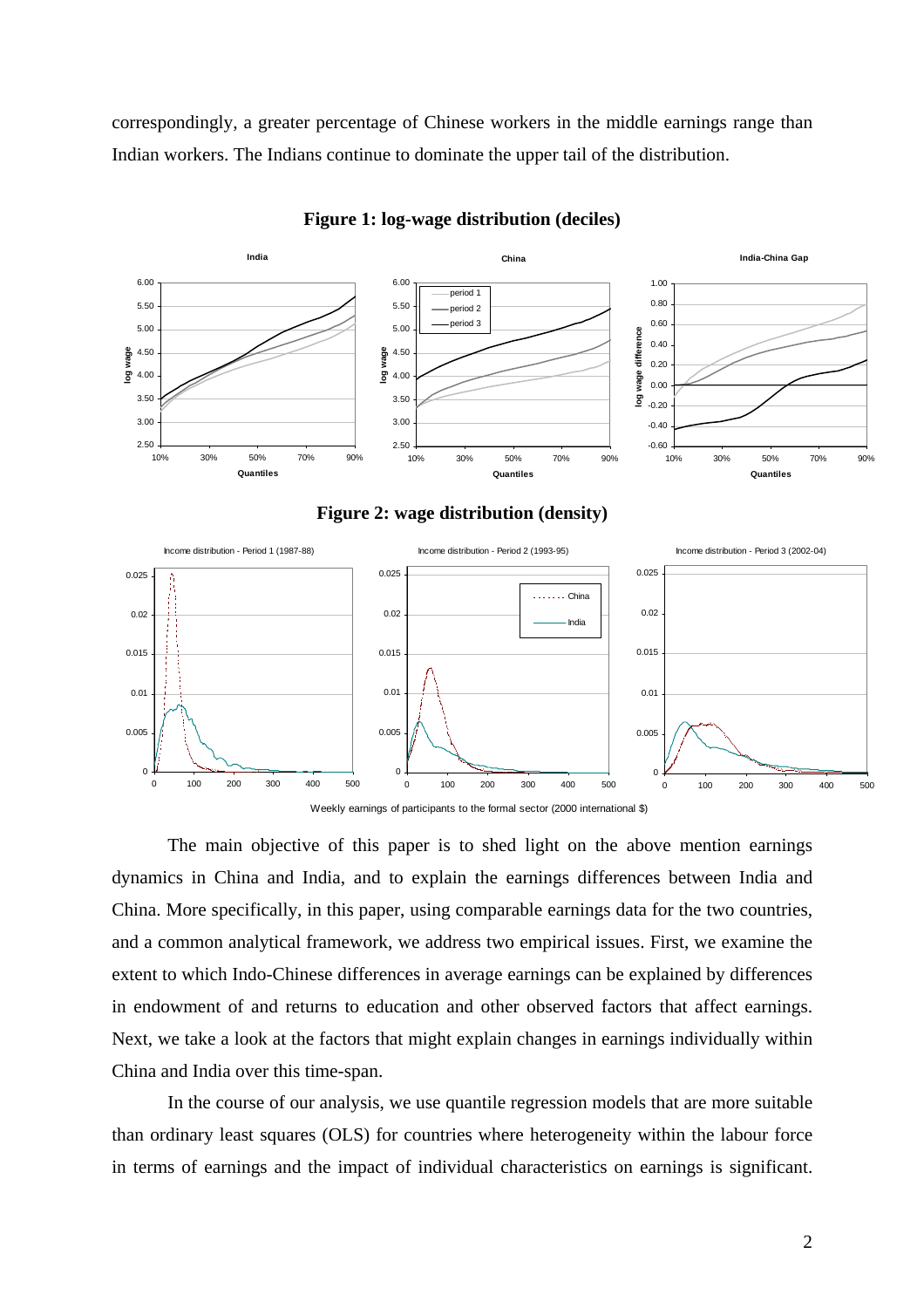Subsequently, we use the (decomposition) algorithm developed by Machado and Mata (2005) to examine the relative importance of differences in labourer characteristics and differences in the returns to these characteristics in explaining both Indo-Chinese earnings differences at a point in time, as well as differences in earnings across time within each country. The use of the Machado-Mata methodology allows us to study the coefficient effect at each quantile and account for heterogeneity in returns to individual characteristics (see Heckman and Li, 2004), as well heterogeneity in the characteristics themselves, across the earnings distribution. In particular, we focus on the role of differences in endowment of and returns to education that is perhaps the most important component of human capital in the stylised literature.

To reiterate, the Indo-Chinese gap in average earnings, which was in favour of the Indian wage earners in the late-1980s, declined rapidly over time, especially for the people in the upper earnings quantiles. Our results indicate that this shift cannot be totally explained in terms of a change in the relative returns to education alone. Returns to education rose significantly in China, especially between periods 1 and 2, and narrowed the gap with the corresponding measures for India, even though the returns in India continued to be higher in all three periods we considered. A rapid improvement in the average educational endowments of the Chinese wage earners, especially those at the lower end of the earnings distribution, played a more significant role in explaining the change in direction of the earnings gap in favour of China.

The rest of the paper is structured as follows. In section 2, we report the nature of the data and the associated descriptive statistics. Earnings estimations, and returns to education in particular, are presented and discussed in section 3. Section 4 reports the results of the decomposition analysis. Section 5 concludes and includes a brief discussion of policy implications.

# **2. Data description**

Our empirical exercise is based on earnings data for regular wage earners in China and India. The data on the Indian wage earners are obtained from the 1987, 1993 and 2004 rounds of the National Sample Survey (NSS). These pan-Indian surveys are organised by the Central Statistical Organisation, and they use a stratified random sampling scheme to collect the data. The stratification is along geographical lines, with each state, as well as each district within a state, getting adequate representation (see Kijima, 2006). The Employment and Unemployment Schedule of the NSS is the only source of information for earnings and worker characteristics in India. It is stylised to exclude from the sample self-employed and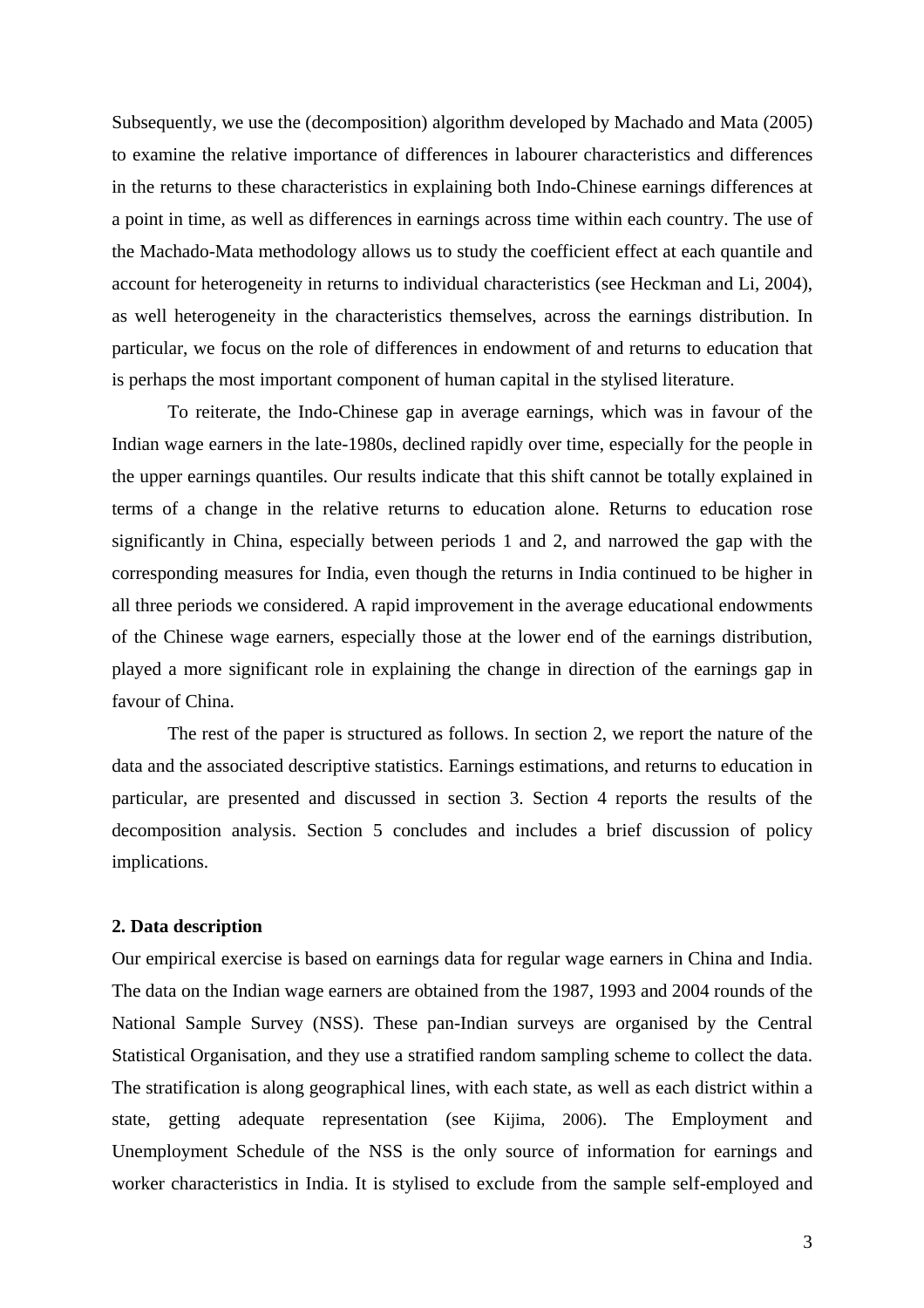casual workers, such that the sample includes wage earners who work full time and do not attend school. In addition, possibly to minimise measurement error, it is customary to restrict the sample to urban workers who account for more than 85% of the wage earners (see Kijima, 2006). We further restrict the sample to 21-60 year olds. After accounting for these adjustments, the size of the Indian sample was 22,480 in 1987, 21,681 in 1993, and 10,186 in 2004.

The Chinese data are obtained from the 1988, 1995 and 2002 waves of the China Household Income Project (CHIP).<sup>3</sup> Based on the large sample used by the National Bureau of Statistics, each of the three surveys gathers information from over 20,000 individuals, covering both rural and urban regions in eleven provinces in China and resembling the actual distribution of populations across these regions (Demurger et al., 2006). In order to make the Chinese sample comparable with the Indian sample, we restrict the former to urban wage earners as well, thereby making the Chinese sample similar to the one used by Liu (1998), Knight and Song (2003) and Zhang et al. (2005). After accounting for missing values and the aforementioned age restriction, the sample sizes for 1988, 1995 and 2002 are 16,519, 11,870 and 8,164, respectively.

|                            |        | India  |        | China  |        |       |  |  |  |  |
|----------------------------|--------|--------|--------|--------|--------|-------|--|--|--|--|
| Period                     | 1      | 2      | 3      | 1      | 2      | 3     |  |  |  |  |
| No of observations         | 22,480 | 21,681 | 10,186 | 16,519 | 11,870 | 8,164 |  |  |  |  |
| Age                        | 37.2   | 37.7   | 37.4   | 38.0   | 39.5   | 40.9  |  |  |  |  |
| Female                     | 0.15   | 0.16   | 0.18   | 0.47   | 0.48   | 0.44  |  |  |  |  |
| No or primary education    | 0.33   | 0.26   | 0.20   | 0.12   | 0.06   | 0.02  |  |  |  |  |
| Middle secondary education | 0.13   | 0.14   | 0.16   | 0.38   | 0.30   | 0.21  |  |  |  |  |
| High secondary education   | 0.29   | 0.31   | 0.34   | 0.36   | 0.40   | 0.40  |  |  |  |  |
| College                    | 0.24   | 0.29   | 0.30   | 0.14   | 0.24   | 0.37  |  |  |  |  |
| Mean weekly earnings       | 89     | 104    | 140    | 52     | 70     | 134   |  |  |  |  |
| Median weekly earnings     | 74     | 90     | 104    | 47     | 64     | 116   |  |  |  |  |

**Table 1: Descriptive statistics** 

Period 1 is 1987 for India (1988 for China); period 2 is 1993/4 for India (1995 for China); period 3 is 2004 for India (2002 for China) Selection: unhan workers in formal sector, aged 21-60. Earnings are expressed in 2000 PPP international USD.

Both the surveys provide information on earnings, age, education and gender of labour force participants, the latter three individual characteristics being stylised determinants

 $\overline{a}$ 

<sup>&</sup>lt;sup>3</sup> The CHIP project was jointly set up in 1987 by the Institute of Economics of the Chinese Academy of Social Sciences, the Asian Development Bank and the Ford Foundation; it also received support from the East Asian Institute of Columbia University.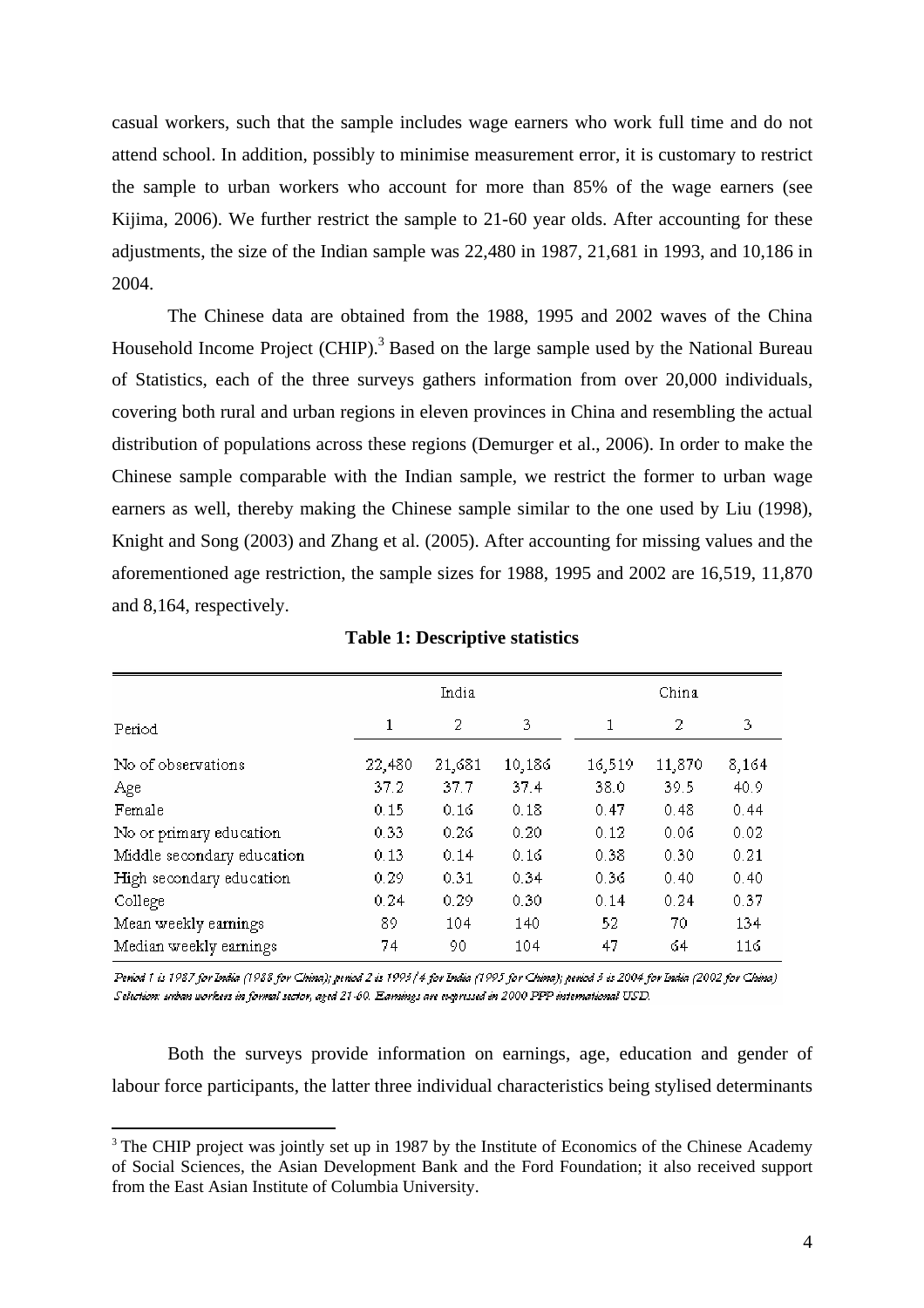of earnings. In order to make the earnings data comparable across the countries and the years, we make two important adjustments to the data. First, we concentrate on weekly earnings and transform all earnings into 2000 PPP US dollar equivalent, using the World Development Indicators on consumer price indices and PPP conversion factors. Next, given that the NSS/Indian survey includes information on the levels of education alone, while the CHIP/Chinese data includes both the number of years of education and the levels of education alone, we construct four education categories – no education or primary education, middle secondary education, high secondary education, and college education – that are comparable across the two countries. The use of education categories, while somewhat unusual in the Chinese context, can be found in other studies as well (e.g., Liu, 1998). Details about the construction of both the PPP-adjusted earnings measure and the comparable educational variables are available upon request.

The descriptive statistics for the CHIP/Chinese data and the NSS/Indian data are reported in Table 1. They indicate that in all three periods, our samples include Chinese and Indian wage earners of comparable age, with a Chinese worker being only marginally older than her Indian counterpart. Women constitute a significantly greater proportion of the wage earning work force in China than in India, perhaps reflecting higher educational attainment of an average Chinese woman, $4$  as also the socialist ideology that promotes equal employment opportunity for men and women. Finally, it is evident that while India had an educational advantage in the late 1980s, the situation has changed rapidly since 1990s. In 1987-88, i.e., period 1 of our analysis, 24% of the Indian wage earners were college graduates, the proportion of people with middle secondary education or less being 46%. While the latter proportion for China was a comparable 50%, only 14% of the Chinese labour force had college education. By 2002-04, however, the picture had changed remarkably. The proportion of the Indian wage earners with middle secondary education or less declined to 36% and, correspondingly, there was a slight increase in the proportion of wage earners with college education, to 30%. Over the same period, the proportion of Chinese wage earners in the lowest two education categories more than halved to 23%, while the proportion of people with college education more than doubled to 37%. This rapid increase in the proportion of Chinese wage earners with college education is, at least in part, a manifestation of a bankfinanced investment of RMB 200 billion (about USD 25 billion) in universities since 1998, which supplemented the government's budgetary support of about RMB 150 billion (USD 20

 $\overline{a}$ 

<sup>4</sup> Female literacy rate in China was 86% in 2002, compared with 48% in India in 2003.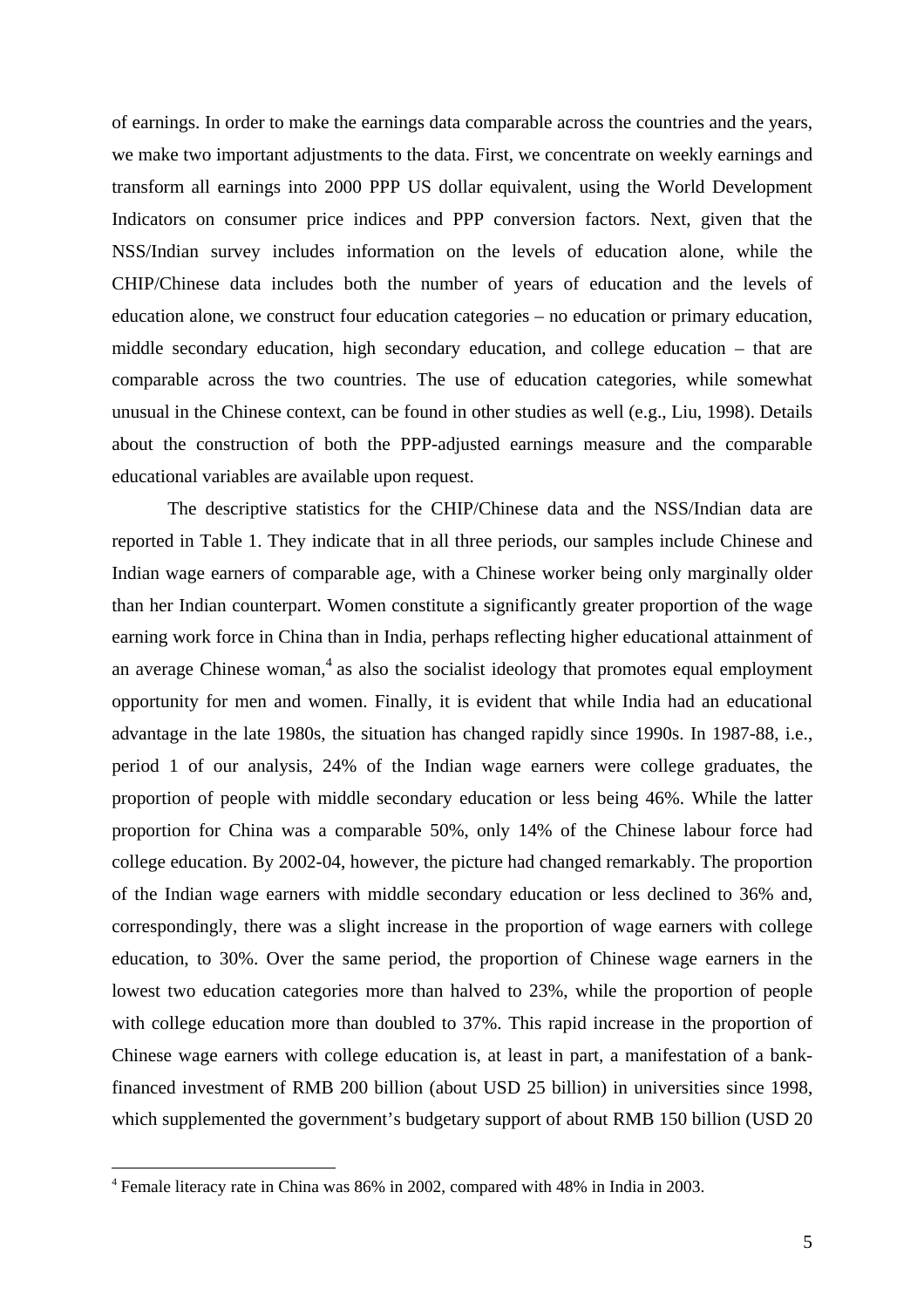billion) for secondary and higher education (2000 figures). For the sake of comparison, for the 1999-2000 fiscal year, the annual budget of the Indian government for secondary and higher education was INR 14.54 billion (USD 350-400 million, depending on exchange rate).

 Table 1 also reports mean and median weekly earnings of Indian and Chinese wage earners during the three periods. It is easily seen that the compounded annual growth rate of average earnings was twice as large in China as in India between periods 1 and 2 (4.3% versus 2.2%), and three times larger between periods 2 and 3 (9.6% versus 3%). Median earnings in the two countries followed a similar pattern. In both countries, median earnings were lower than mean earnings, indicating the presence of large outliers in the upper tails of the earnings distributions.

 Overall, the descriptive statistics indicate that (a) there was an increase in average educational attainment and average earnings of both Chinese and Indian wage earners, and (b) the rate of growth of both education and earnings was faster among the Chinese workers than among the Indian workers. In other words, it would be reasonable to hypothesise that the changes in the Indo-Chinese earnings gap over the years can be significantly explained by changes in the relative educational attainment of the Indian and Chinese wage earners. To the extent that a change in the educational distribution in a country is either a consequence of or results in (or both) a change in returns to education, changes in the relative returns to education might also explain the Indo-Chinese earnings gap to an extent. We revisit this issue later in the paper.

# **3. Earnings equation and rate of return to education**

 $\overline{a}$ 

As mentioned earlier, our first endeavour is to estimate returns to education in China and India, using comparable data and specifications. Following the bulk of the literature, we estimate separate Mincer equations for workers in India and China. The model takes the following form:

$$
\ln Y = \alpha_0 + \alpha_1 AGE + \alpha_2 AGE^2 + \sum_i \gamma_i EDUC_i + \sum_j \delta_j CONTROLS_j + \varepsilon
$$
 (1)

where  $y$  is (weekly) earnings, age is a proxy for experience;<sup>5</sup> and *EDUC* is a vector of dummies capturing three different education levels (no or primary education is the omitted category). The control variables include gender (female  $= 1$ ) and dummy variables for the

<sup>5</sup> Often, a proxy measure for experience is estimated by subtracting years of schooling and years prior to school enrolment (6-7 years) from age. However, since the Indian data do not provide information about years of schooling, we cannot undertake this exercise in this paper.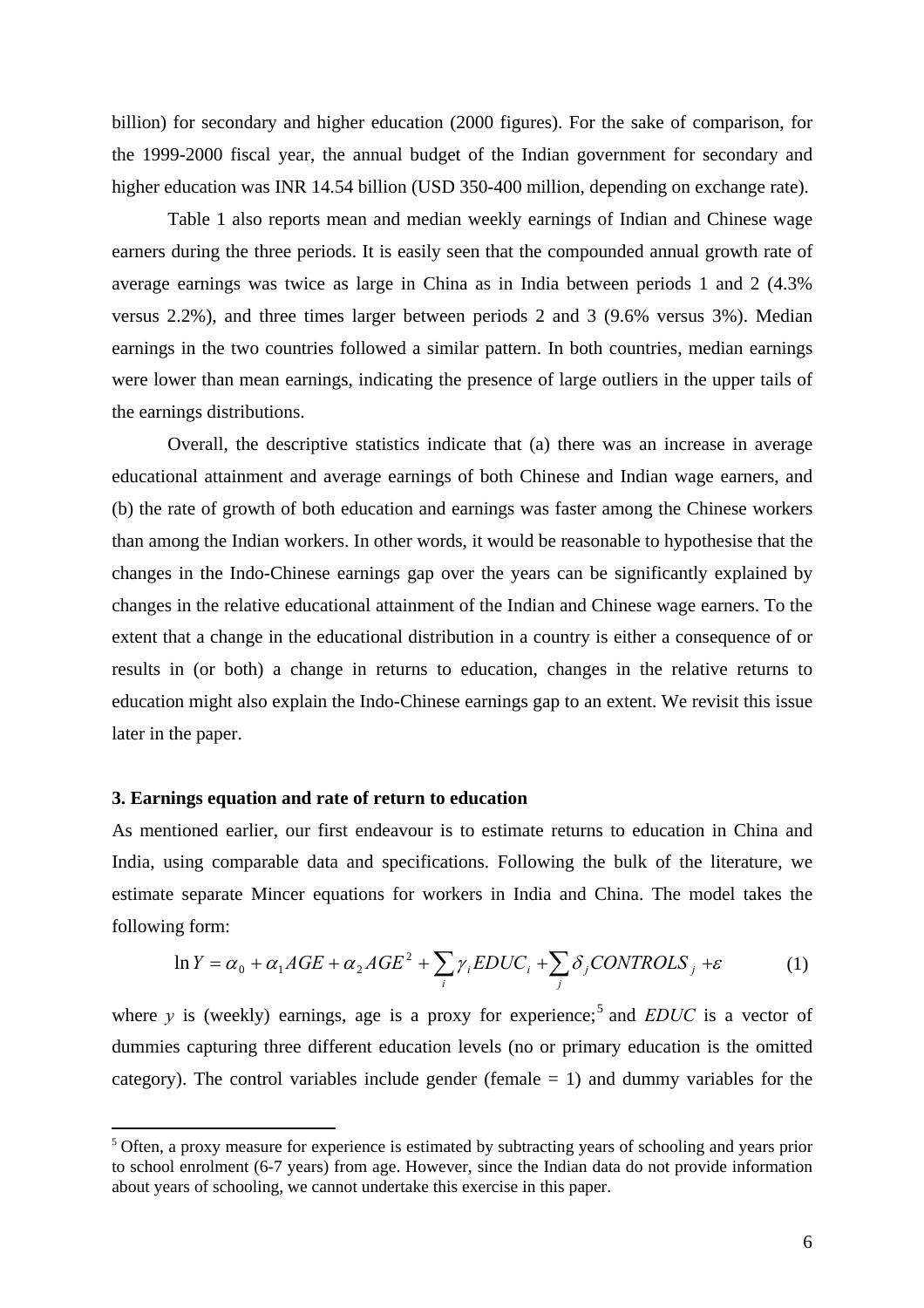three youngest age cohorts (less than 23, 23-28 and  $28-35$ ).<sup>6</sup> Controlling for cohort effects helps to capture structural changes in the labour market over time and improve the fit of the model (Lemieux, 2006).

The Mincer equation is first estimated using ordinary least squares (OLS), which focuses on mean effects. In addition, we also perform quantile regression (Koenker and Bassett, 1978) to study the effects of covariates on earnings at different points of the conditional distribution. Specifically, we estimate quantile regressions for the  $1<sup>st</sup>$ ,  $2<sup>nd</sup>$ ,  $4<sup>th</sup>$ ,  $6<sup>th</sup>$ ,  $8<sup>th</sup>$  and  $9<sup>th</sup>$  deciles of the log-earnings distributions for each country. Note that we do not account for selection bias, i.e., the possibility that the workers in our sample did not become wage earners randomly but on account of some individual and household characteristics, in our estimation.<sup>7</sup>

Estimates of the Mincer equations for China and India are reported in Tables 2. We report both the OLS estimates as well as the quantile regression estimates for the two countries, for each of the three periods. It can be seen that the estimated coefficients are mostly significant, and the pseudo R-square values indicate a reasonable degree of fit of the Mincer specification given the cross-section nature of the data. Interestingly, the specification is much better at explaining inter-individual variation in earnings in India than in China.<sup>8</sup>

A look at the estimates for the coefficients of the control variables indicate that women in both countries earn lesser than their male counterparts, and gender discrimination, measured by the coefficient of the female dummy variable, is higher in lower earnings quantiles. Further, the extent of discrimination did not change significantly between the late

 $\overline{a}$ 

<sup>&</sup>lt;sup>6</sup> A full breakdown of result by gender is available upon request to the authors. A specification where all variables vary with gender actually dominates the specification at use in the paper. However, given that our objective is to compare returns to education in China and India, as opposed to an analysis of gender differences in returns to education, we abstract from that analysis in this paper.<br><sup>7</sup> To begin with, individual workers in developing countries with surplus labour often do not have the

ability to rationally choose between forms of employment on the basis of relative marginal returns to their characteristics; choice of sectors and types of occupation is often accidental and driven by patterns of labour demand (Fields, 2005). Second, given that we have cross-section data for both countries for each time period, it is difficult to identify variables that can be used to identify a model with a selection equation and an earnings equation. Finally, despite an early attempt by Albrecht et al. (2006), extending the Machado-Mata decomposition methodology to account for selection is as yet not common practice; Machado-Mata remains the stylised methodology in the context of decomposing earnings gaps in heterogeneous samples (see, e.g., Nguyen et al., 2007)

<sup>&</sup>lt;sup>8</sup> Zhang et al (2005) and Appleton et al. (2005) report higher goodness of fit measures for the Mincer specification for China. However, Zhang et al.'s specification includes controls for unobserved regional factors (i.e., dummy controls for regions), while Appleton et al. report significant impact of communist party membership on earnings, neither of which we can use in our specification for the sake of comparability between the specifications for China and India.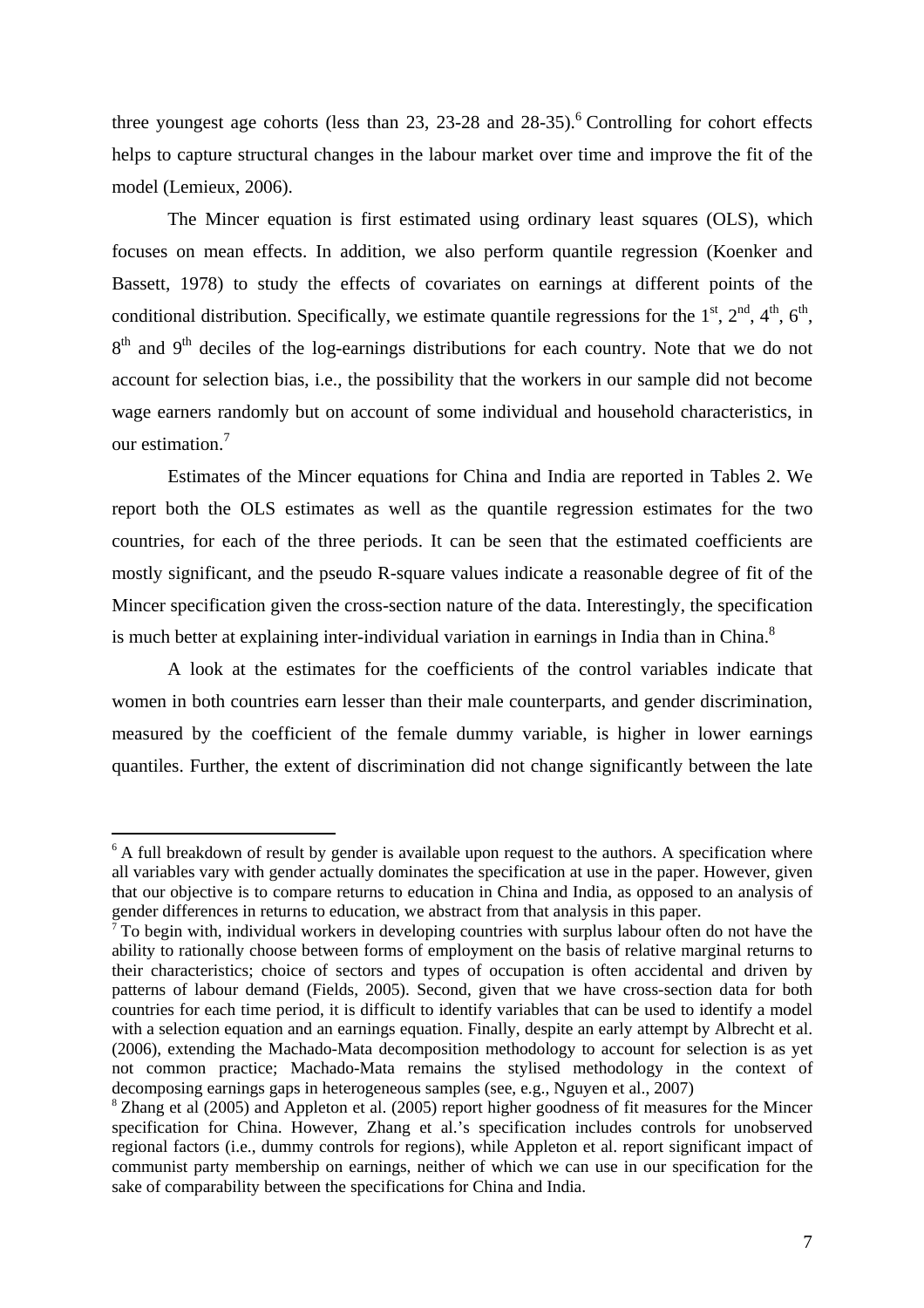1980s and the earlier half of this decade. Not surprisingly, perhaps, gender discrimination is lower in China than in India.<sup>9</sup>

#### **Period 1**

| Coeff.               |                     |            |                 |            |                   |            | India               |            |                     |            |                     |                                                                                                                                      |                             |     |                   |            |                         |     |                    |            | China                   |     |                         |         |                     |            |                             |  |
|----------------------|---------------------|------------|-----------------|------------|-------------------|------------|---------------------|------------|---------------------|------------|---------------------|--------------------------------------------------------------------------------------------------------------------------------------|-----------------------------|-----|-------------------|------------|-------------------------|-----|--------------------|------------|-------------------------|-----|-------------------------|---------|---------------------|------------|-----------------------------|--|
|                      | OLS.                |            | 10%             |            | 20%               |            | 40%                 |            | 60%                 |            | 80%                 |                                                                                                                                      | 90%                         |     | <b>OLS</b>        |            | 10%                     |     | 20%                |            | 40%                     |     | 60%                     |         | 80%                 |            | 90%                         |  |
| age                  | በ 1በ                | 大大大        | n 15.           | 大大大        | በ 13              | 未未未        | n 11                | 大夫夫        | n n9                | 大大大        | 0.08                | 大大大                                                                                                                                  | 0.05.                       | 大大大 | n na              | 大大大        | በ በ7                    | 大大大 | n ns.              | 大夫夫        | n n4                    | 大夫夫 | n ns                    | 大夫夫     | n na                | 大大大        | $0.06***$                   |  |
| age2 /1000<br>female | $-0.982$<br>$-0.44$ | 大大大<br>大大大 | -1.56.<br>-0.85 | 大夫夫<br>大大大 | -1.303<br>$-0.66$ | 大夫夫<br>大大大 | $-1.021$<br>$-0.41$ | 大大大<br>大大大 | $-0.804$<br>$-0.27$ | 大大大<br>大大大 | $-0.679$<br>$-0.23$ | 大大大<br>***                                                                                                                           | $-0.398$ ***<br>$-0.22$ *** |     | -0.547<br>$-0.13$ | 大大大<br>大大大 | $-0.624$ ***<br>$-0.16$ | 大大大 | $-0.43$<br>$-0.12$ | 大夫夫<br>大大大 | $-0.364$ ***<br>$-0.10$ | 大大大 | $-0.388$ ***<br>$-0.10$ | ***     | $-0.567$<br>$-0.10$ | 大大大<br>大大大 | $-0.572$ ***<br>$-0.14$ *** |  |
| mid-secondary        | 0.22                | 大大大        | 0.24            | 大大大        | 0.26              | 大大大        | 0.22                | 大大大        | 0.20                | 大大大        | 0.15                | 大大大                                                                                                                                  | 0.14                        | 大大大 | 0.08              | 大大大        | 0.19                    | 大大大 | 0.13               | 大大大        | $0.08$ ***              |     | 0.05                    | 大大大     | 0.02                |            | $0.04$ *                    |  |
| higher secondary     | 0.57                | 大大大        | 0.63            | 大大大        | 0.63              | 大大大        | 0.56                | 大大大        | 0.52                | 大大大        | 0.47                | 大大大                                                                                                                                  | 0.47                        | 大大大 | 0.13              | 大大大        | 0.26                    | 大大大 | 0.18               | 大大大        | 0.13                    | 大太太 | 0.08                    | 大大大     | 0.07                | 大大大        | 0.01                        |  |
| college              | 0.97                | 大大大        | 1.04            | 未未未        | 1.04              | $***$      | 0.96                | 大大大        | 0.92                | 大大大        | 0.90                | ***                                                                                                                                  | 0.89                        | 大大大 | 0.22              | 大大大        | 0.35                    | 大大大 | 0.25               | 大大大        | 0.20                    | *** | 0.16                    | ***     | 0.15                | 大大大        | $0.16$ ***                  |  |
| cohort1              | 0.07                |            | 0.11            |            | 0.11              |            | 0.09.               | 大夫         | 0.06                |            | 0.06                |                                                                                                                                      | $-0.03$                     |     | $-0.10$           | 大大大        | $-0.26$                 | 大大大 | $-0.24$            | 大大大        | $-0.20$                 | 大大大 | $-0.11$                 | 大丈夫     | 0.03                |            | 0.04                        |  |
| cohort2              | 0.10                | 大大大        | 0.17            | 大夫         | 0.13              | 大大大        | 0.13                | 大大大        | n n9                | 大大大        | 0.07                | 大大                                                                                                                                   | $-0.01$                     |     | $-0.08$           | 大大大        | $-0.16$                 | 大大大 | $-0.15$            | 大大大        | $-0.11$                 | 大大大 | $-0.09$                 | 大大大     | 0.00                |            | $-0.01$                     |  |
| cohort3              | 0.05                |            | n n4            |            | 0.06              | 大大         | 0.08                | 大大大        | 0.06                | 大大大        | 0.05                | ***                                                                                                                                  | 0.00                        |     | 0.02              |            | $-0.01$                 |     | $-0.01$            |            | 0.00                    |     | 0.03                    | $\star$ | 0.05                | 大大大        | 0.04                        |  |
| constant             | .58                 | 大大大        | 0.02            |            | 0.61              | 大大         | .34                 | 大大大        | 2.00                | 大大大        | 2.52                | ***                                                                                                                                  | 3.24                        | 大大大 | 2.43              | 大大大        | 1.80                    | 大大大 | 2.33               | 光光光        | 2.63                    | 大大大 | 2.76                    | 大大大     | 2.64                | 大大大        | $2.96***$                   |  |
| Pseudo-R2            | 0.37                |            | 0.21            |            | 0.22              |            | 0.23                |            | 0.24                |            | 0.25                |                                                                                                                                      | 0.25                        |     | 0.23              |            | 0.20                    |     | 0.19               |            | 0.16                    |     | 0.12                    |         | 0.09                |            | 0.07                        |  |
|                      |                     |            |                 |            |                   |            |                     |            |                     |            |                     | Note: omitted variables are `no or primary education' and `cohort &'. Stars report the level of significance (***:1%, **:5%, *:10%). |                             |     |                   |            |                         |     |                    |            |                         |     |                         |         |                     |            |                             |  |

# **Period 2**

| Coeff.            |                  |     |                  |            |                  |            | India            |            |                  |            |                 |            |                      |     |                                                                                                                                     |            |                 |            |                  |            | China            |            |                  |            |                   |            |                           |     |
|-------------------|------------------|-----|------------------|------------|------------------|------------|------------------|------------|------------------|------------|-----------------|------------|----------------------|-----|-------------------------------------------------------------------------------------------------------------------------------------|------------|-----------------|------------|------------------|------------|------------------|------------|------------------|------------|-------------------|------------|---------------------------|-----|
|                   | <b>OLS</b>       |     | 10%              |            | 20%              |            | 40%              |            | 60%              |            | 80%             |            | 90%                  |     | OLS.                                                                                                                                |            | 10%             |            | 20%              |            | 40%              |            | 60%              |            | 80%               |            | 90%                       |     |
| age<br>age2 /1000 | 0.10<br>$-0.965$ | 光光光 | 0.15<br>$-1.557$ | 大大大<br>大大大 | 0.15<br>$-1.454$ | 大大大<br>大大大 | n 13.<br>$-1.19$ | 大大大<br>大大大 | 0.10<br>$-0.873$ | 光光光<br>共共共 | 0.06<br>$-0.44$ | 光光光<br>大大大 | 0.06<br>$-0.511$ *** | 大夫夫 | 0.21<br>$-2.368$                                                                                                                    | 大大大<br>大大大 | 0.39<br>$-4.56$ | 大大大<br>大大大 | 0.27<br>$-3.061$ | 大大大<br>大大大 | 0.15<br>$-1.552$ | 光光光<br>大大大 | 0.10<br>$-0.982$ | 光光光<br>大大大 | 0.09.<br>$-0.942$ | 大大大<br>大大大 | $0.11***$<br>$-1.145$ *** |     |
| female            | $-0.40$          | 大大大 | $-0.91$          | 大大大        | $-0.69$          | 大大大        | $-0.33$          | 大大大        | $-0.20$          | 大大大        | $-0.18$         | 大大大        | $-0.18$ ***          |     | $-0.23$                                                                                                                             | 大大大        | $-0.28$         | 大大大        | $-0.19$          | 大大大        | $-0.15$          | 大大大        | $-0.13$          | 大大大        | $-0.12$           | 大大大        | $-0.14$ ***               |     |
| mid-secondary     | 0.27             | 大大大 | 0.30             | 大大大        | 0.26             | 大大大        | 0.27             | 大大大        | 0.21             | 大大大        | 0.21            | 大大大        | 0.17                 | *** | 0.29                                                                                                                                | 大大大        | 0.52            | 大大大        | 0.42             | 大大大        | 0.27             | 大大大        | 0.19             | ***        | 0.16              | 大大大        | $0.08$ **                 |     |
| higher secondary  | 0.58             | 大大大 | 0.56             | 大大大        | 0.62             | 大大大        | 0.60             | 大大大        | 0.53             | 素素素        | 0.52            | 大大大        | 0.49                 | 大夫夫 | 0.50                                                                                                                                | 大大大        | 0.78            | 大大大        | 0.66             | 大大大        | 0.44             | 大大大        | 0.33             | 大夫夫        | 0.27              | 大大大        | $0.22$ ***                |     |
| college           | 0.96             | 大大大 | 1.00             | 大大大        | 1.07             | 大大大        | 1.03             | 大大大        | 0.95             | 大大大        | 0.94            | ***        | 0.93                 | 大大大 | 0.68                                                                                                                                | 大大大        | 1.00            | 大大大        | 0.84             | 大大大        | 0.61             | 大大大        | 0.44             | 大大大        | 0.41              | 大大大        | 0.34                      | 大大大 |
| cohort1           | 0.10             |     | 0.21             |            | 0.22             | 大大         | n 18             | 大大大        | 0.09             | 大大         | 0.00            |            | 0.06                 |     | 0.55                                                                                                                                | ***        | 1.02            | 大大大        | 0.69             | 大大大        | 0.38             | 大大大        | 0.20             | 大大大        | 0.21              | ***        | 0.34                      | *** |
| cohort2           | 0.10             | 大大  | $\bigcap$ 14     |            | 0.18             | 大大大        | n 17             | 大大大        | 0.08             | 大大         | 0.02            |            | 0.05                 |     | 0.28                                                                                                                                | 大大大        | n 54            | 大大大        | N 40             | 大大大        | n 19             | 未未未        | 0.05             |            | 0.15              | 大大大        | 0.25                      | 大大大 |
| cohort3           | 0.07             | 光光光 | 0.08             |            | 0.12             | 大大大        | 0.12             | 大大大        | 0.07             | 光光光        | 0.05            | 大夫         | 0.06                 | 大夫夫 | 0.09                                                                                                                                | 大大大        | 0.20            | 大大大        | 0.16             | 大大大        | 0.07             | 大大         | 0.00             |            | 0.04              |            | 0.05                      |     |
| constant          | 1.49             | 素素素 | $-0.12$          |            | 0.12             |            | 0.87             | 大大大        | .80              | 共共共        | 2.86            | 大大大        | 2.96                 | 大大大 | $-0.63$                                                                                                                             |            | $-5.02$         | 大大大        | $-2.42$          | 大大大        | 0.44             |            | 1.81             | 大夫夫        | 2.14              | 大大大        | $2.08 -$                  | 大大大 |
| Pseudo-R2         | 0.26             |     | 0.15             |            | 0.19             |            | 0.23             |            | 0.25             |            | 0.25            |            | 0.26                 |     | 0.16                                                                                                                                |            | 0.16            |            | 0.13             |            | 0.10             |            | 0.08             |            | 0.06              |            | 0.05                      |     |
|                   |                  |     |                  |            |                  |            |                  |            |                  |            |                 |            |                      |     | Note: omitted variables are 'no or primary education' and 'cohort 4'. Stars report the level of significance (***:1%, **:5%, *:10%) |            |                 |            |                  |            |                  |            |                  |            |                   |            |                           |     |

# **Period 3**

 $\overline{a}$ 

| Coeff.            |                             |                                      |                     |     | India               |     |                           |     |                      |     |                      |     |                  |            |                      |     |                      |     | China                         |     |                  |         |                  |     |                      |     |
|-------------------|-----------------------------|--------------------------------------|---------------------|-----|---------------------|-----|---------------------------|-----|----------------------|-----|----------------------|-----|------------------|------------|----------------------|-----|----------------------|-----|-------------------------------|-----|------------------|---------|------------------|-----|----------------------|-----|
|                   | OLS.                        | 10%                                  | 20%                 |     | 40%                 |     | 60%                       |     | 80%                  |     | 90%                  |     | <b>OLS</b>       |            | 10%                  |     | 20%                  |     | 40%                           |     | 60%              |         | 80%              |     | 90%                  |     |
| age<br>age2 /1000 | 0.11<br>大大大<br>$-0.962$ *** | $\bigcap 14$<br>大大大<br>-1.373<br>大大大 | 0.13<br>$-1209$ *** | 大大大 | 0.11<br>$-0.92$ *** | 大大大 | $\Box$ 11<br>$-0.908$ *** | 大大大 | 0.08<br>$-0.565$ *** | 大大大 | 0.07<br>$-0.552$ *** | 大大大 | 0.05<br>$-0.374$ | 大大大<br>*** | 0.09<br>$-0.952$ *** | *** | 0.07<br>$-0.586$ *** | 大大大 | 0.03 <sub>1</sub><br>$-0.187$ | 大夫  | 0.04<br>$-0.202$ | 大大大     | 0.04<br>$-0.298$ | 大大  | $0.04$ *<br>$-0.279$ |     |
| female            | $-0.41$<br>大大大              | -0.75.<br>大夫夫                        | $-0.65$             | 大大大 | $-0.49$             | 大大大 | $-0.28$                   | *** | -0.16                | 大夫夫 | $-0.16$ ***          |     | $-0.14$          | 大夫夫        | $-0.21$              | 大大大 | $-0.19$              | 大大大 | $-0.15$                       | 光光光 | -0.12            | ***     | $-0.11$          | 大大大 | $-0.13$ ***          |     |
| mid-secondary     | ***<br>0.27                 | 0.25<br>大夫夫                          | 0.26                | 大大大 | 0.28                | 大大大 | 0.24                      | 光光光 | 0.22                 | *** | 0.21                 | 大夫夫 | 0.21             | 大夫夫        | 0.19                 | 大大  | 0.22                 | 大大大 | 0.20                          | 光光光 | 0.28             | 大夫夫     | 0.18             | 大大大 | 0.08                 |     |
| higher secondary  | 0.60<br>大大大                 | 0.55<br>大大大                          | 0.55                | 大大大 | 0.60                | 大大大 | 0.57                      | 大大大 | 0.57                 | 大大大 | 0.56                 | 大大大 | 0.46             | 大大大        | 0.39                 | 大大大 | 0.47                 | *** | $0.46$ ***                    |     | 0.52             | 大大大     | 0.41             | 大大大 | $0.32$ ***           |     |
| college           | 1.14<br>光光光                 | 1.04<br>大大大                          | 1.15                | 大大大 | 1.16                | 大大大 | 1.12                      | 光光光 | 1.08                 | 大大大 | 1.08                 | 光光光 | 0.76             | 大大大        | 0.77                 | *** | 0.84                 | 大大大 | 0.77                          | 光光光 | 0.78             | ***     | 0.67             | 大大大 | 0.60                 | 大大大 |
| cohort1           | 0.15                        | 0.20                                 | 0.26                |     | 0.15                |     | 0.17                      | 大大  | $-0.02$              |     | $-0.04$              |     | $-0.03$          |            | $-0.02$              |     | $-0.03$              |     | $-0.08$                       |     | $-0.01$          |         | 0.08             |     | 0.01                 |     |
| cohort2           | 0.08                        | 0.11                                 | 0.09                |     | 0.07                |     | $0.10 -$                  |     | $-0.01$              |     | $-0.02$              |     | 0.08             |            | 0.02                 |     | 0.04                 |     | 0.02                          |     | 0.12             |         | 0.13             |     | 0.20                 |     |
| cohort3           | 0.07                        | n nz                                 | 0.08                |     | 0.04                |     | በ በ7                      | 大大  | 0.05                 |     | 0.05                 |     | 0.03             |            | 0.01                 |     | 0.04                 |     | 0.00                          |     | n nz             | $\cdot$ | 0.04             |     | 0.00                 |     |
| constant          | . . 40<br>光光光               | 0.25                                 | 0.55                |     | -27                 | 大大大 | . 54                      | 光光光 | 2.66                 | 大大大 | 3.02                 | 大大大 | 2.91             | 大大大        | 1.42                 | 大大  | 2.13                 | 大大大 | 3.14                          | 光光光 | 3.19             | 光光光     | 3.45             | 大大大 | 3.88                 | 大大大 |
| Pseudo-R2         | 0.42                        | 0.20                                 | 0.22                |     | 0.26                |     | 0.28                      |     | 0.27                 |     | 0.26                 |     | 0.17             |            | 0.10                 |     | 0.11                 |     | 0.11                          |     | 0.10             |         | 0.08             |     | 0.08                 |     |

Note: omitted variables are 'no or primary education' and 'cohort 4'. Stars report the level of significance (\*\*\*:1%, \*\*:5%, \*:10%)

Estimates of the controls for cohort effects indicate that there were significant cohort effects in the first two periods, but not in the third. However, there were interesting intercountry and inter-period variations in this effect, Ceteris paribus, younger Indian cohorts

 $9^9$  Gender equality is known to greater in East Asia than in South Asia (King et al., 2000).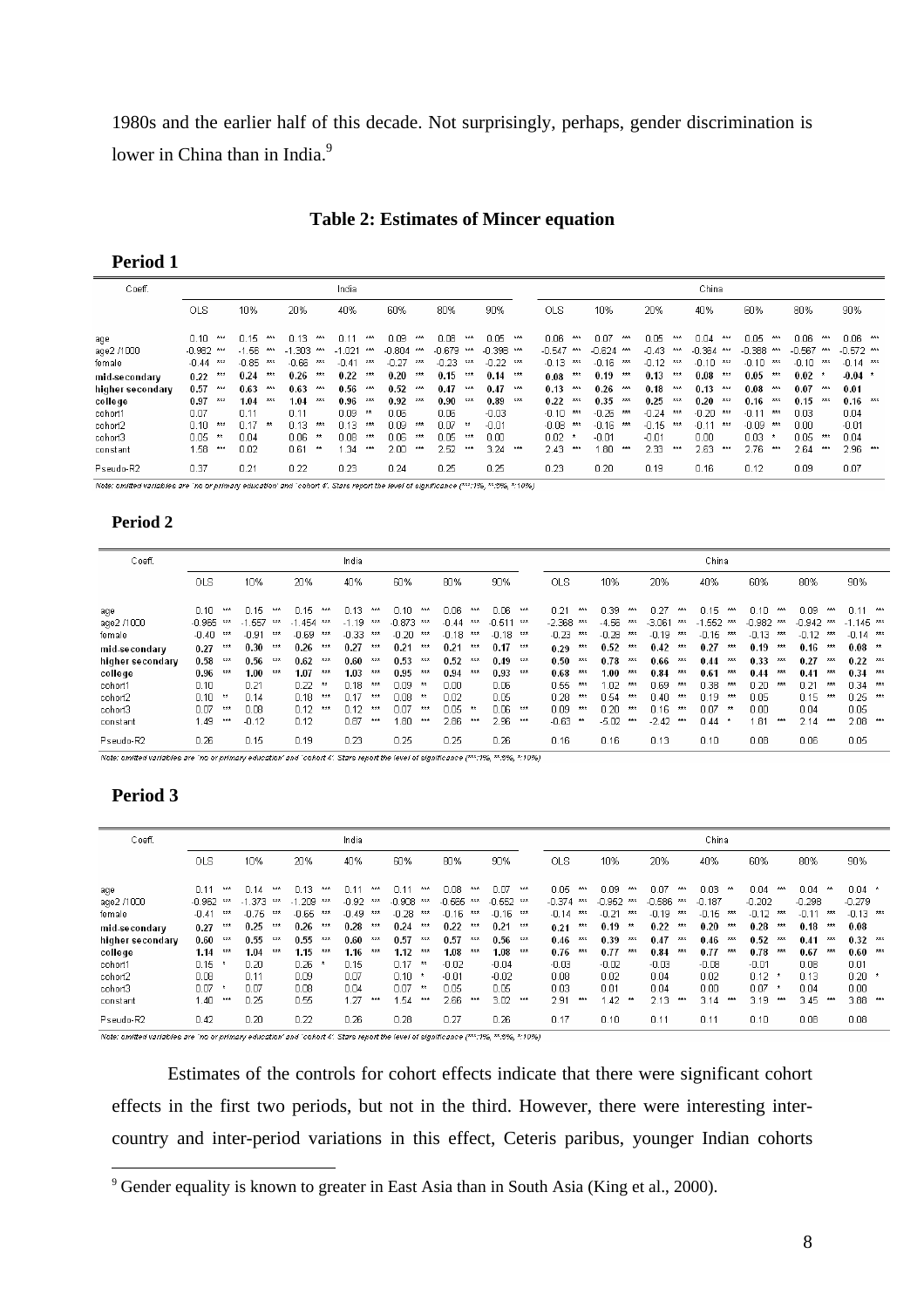earned more than the older ones during both periods 1 and 2. In China, however, younger cohorts earned less, on average, than the older cohorts in the late 1980s, but this was reversed by the mid 1990s, and in period 2 the younger cohorts earned substantially more than their older counterparts. An explanation for the positive (younger) cohort effect can be found in Wu and Xie (2003). Their analysis suggests that in the 1990s, as market institutions got stronger in China, younger (and, often, new) workers were able to get private sector jobs that paid more than the public sector jobs in which people of older cohorts with similar education were employed. The negative cohort effect in period 1 is more difficult to explain.

The regression estimates also suggest that the age-earnings (or experience-earnings) profile in both countries is quadratic, with an inverted-U shape. As such, this is consistent with age/experience-earnings profiles observed in other countries. However, a closer examination of the coefficient estimates indicate that there are significant inter-country differences as well as differences in the age-earnings profile in China over time. In Figure 3, we report the age-earnings profiles generated from the OLS estimates reported in Table 2. The graphs indicate that return to age (or experience) was higher, on average, in India than in China, except in period 2, and that the return to age was much higher in China in period 2 than in the other periods.



#### **Figure 3: wage progression**

The reported change in the age-earnings profile in China between period 1 and period 2 was also observed by Appleton et al. (2005), who estimated the returns to experience to be the highest in 1995, followed by 1988, and with 2002 having the lowest returns to experience. They argue that the sharp decline in returns to experience after 1995 was possibly on account of an unnaturally high returns to this worker characteristic in the previous years such that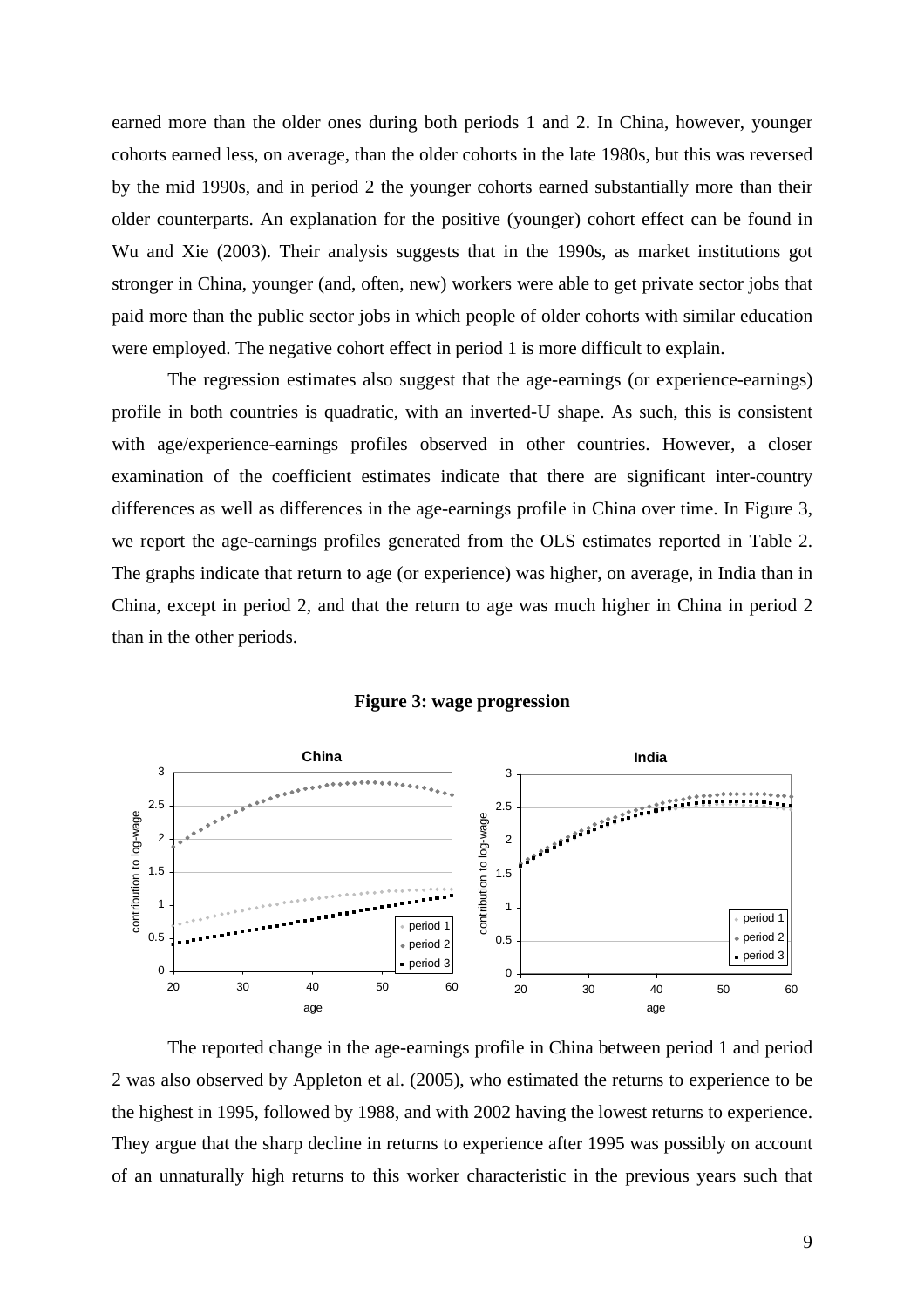when firms restructured after the mid 1990s the experienced workers were most likely to lose their jobs. This, in turn, put downward pressures on their employment, resulting in the decline in returns to education. They do not explain the rapid increase in these returns between 1988 and 1995. However, using the analysis of Knight and Song (2003), it is possible to infer that this may have been on account of the more experienced workers appropriating a greater than proportionate share of the (ostensibly performance-based) bonuses that were legitimised in the 1980s.

Our OLS estimates of returns to education are qualitatively consistent with earlier estimates for both countries (see footnote 2). The quantile regression results indicate the following: First, returns increase consistently with the education level, for both countries, for all time periods, and for all earnings quantiles. Second, with a few exceptions, the marginal impact of all education levels on earnings is lower for lower earnings quantiles than for higher earnings quantiles. This is especially true for China. Third, there were clear differences in the evolution of returns to education in China and India over time. In period 1, returns to education were higher in India than in China, particularly for higher secondary and college education. Returns to education rose rapidly in China between periods 1 and 2, catching up with, and in some cases, exceeding those in India in the latter period. Both the estimated low returns to education in China in the 1980s and the rapid increase during the early 1990s are consistent with the literature (Liu, 1998; Mauer-Fazio, 1999), as also with the stated policy of the Chinese government to closely link productivity and earnings of wage earners since the 1980s (see Knight and Song,  $2003$ ).<sup>10</sup> In period 3, returns to college education rose significantly in India, across earnings quantiles, while returns to other levels of education either remained the same or increased marginally. In China, on the other hand, returns to education rose, by and large, for all education levels for the upper earnings quantiles, but there was noticeable decline in returns to education among workers in the lower earnings quantiles. Significant rural-urban migration and the consequent undercutting of wages of those in the lower half of the earnings distribution is a plausible explanation for this decline in the returns to education of these wage earners.

# **4. Decomposition Results**

 $\overline{a}$ 

Earlier in this paper, we noted that the Indo-Chinese earnings gap among wage earners, which was very much in India's favour in the late 1980s, narrowed significantly over time,

 $10$  Our estimates for returns to education are not directly comparable with those of Zhang et al. (2005) and Appleton et al. (2005); they used years of schooling as opposed to discrete educational categories.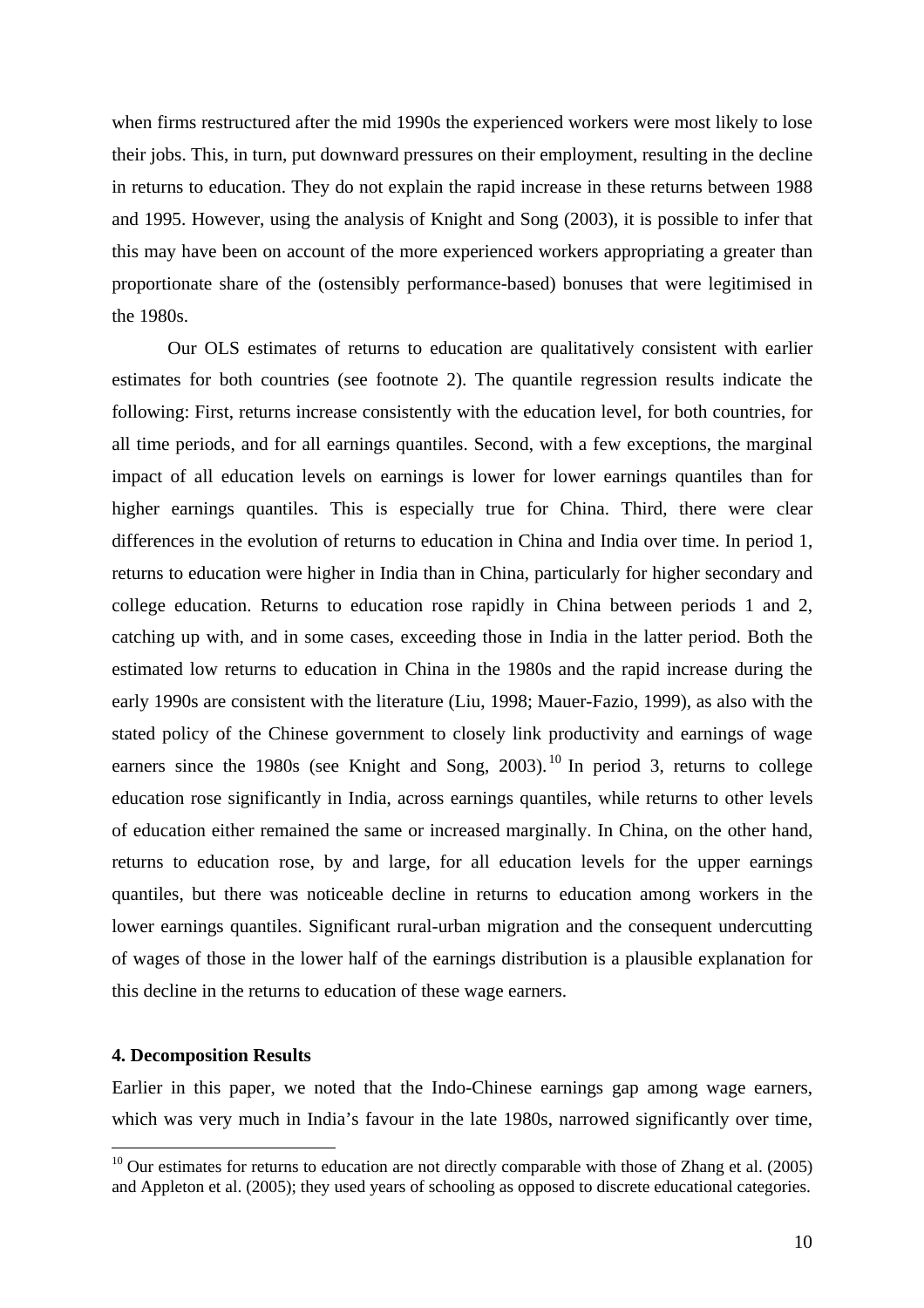and, by the early years of this decade, the gap had reversed in direction for the lower half of the earnings distributions. We also noted that there was a rapid improvement in the average educational endowment of Chinese wage earners during this time period, both in absolute terms and relative to their Indian counterparts. Finally, in the previous section, we noted that while returns to education in India remained higher than those in China, especially for higher education levels, returns in the latter country caught up significantly with those in India during the time period under consideration. Since endowment of and returns to education are among the most significant determinants of earnings, it is easy to argue that the narrowing (and, in some cases, reversal) of the Indo-Chinese earnings gap was significantly driven by the improved educational endowment and increasing returns to education of the Chinese wage earners. In this section, we examine the relative impact of changes in endowment and returns to education on the changes in earnings, using stylised decomposition methodology.

We undertake two distinct yet related decomposition exercises. First, we decompose the difference in average (log) earnings of Indian and Chinese wage earners into *endowment* (or *endowment*) *effect* and *coefficients effect*. The former measures the impact of the difference in the average characteristics (or endowments) of the Chinese and Indian workers on the differences in their earnings, while the latter measures the impact of the differences in the returns on these endowments on the same. Second, for each country, we similarly decompose the change in the average (log) earnings over time. In this case, the endowment effect would capture, for example, the impact of changes in the characteristics of Indian (Chinese) wage earners on the change in their average earnings across time. Similarly, the characteristics effect would capture the impact of changes in the returns to these characteristics of Indian (Chinese) wage earners on the same.

In keeping with the approach of Blinder (1973) and Oaxaca (1973), we can decompose the difference in (log) earnings, whether across countries or across time, in the following manner:

$$
Ln\overline{Y}_I - ln\overline{Y}_C \equiv \overline{X}_C'(\hat{\beta}_I - \hat{\beta}_C) + (\overline{X}_I - \overline{X}_C)'\hat{\beta}_I
$$
\n(2)

where *Y* is (weekly) earnings, *X* is a vector of individual characteristics like age and education affecting earnings, *β* is a vector of returns to these characteristics, and subscripts *I* and *C* refer to India and China respectively. The decomposition of (log) earnings across time can be similarly characterized. The first term on the right hand side of the identity is the coefficients effect, i.e., the impact of differences in returns to the characteristics (between different periods, in this case) while average characteristics of the two samples are the same.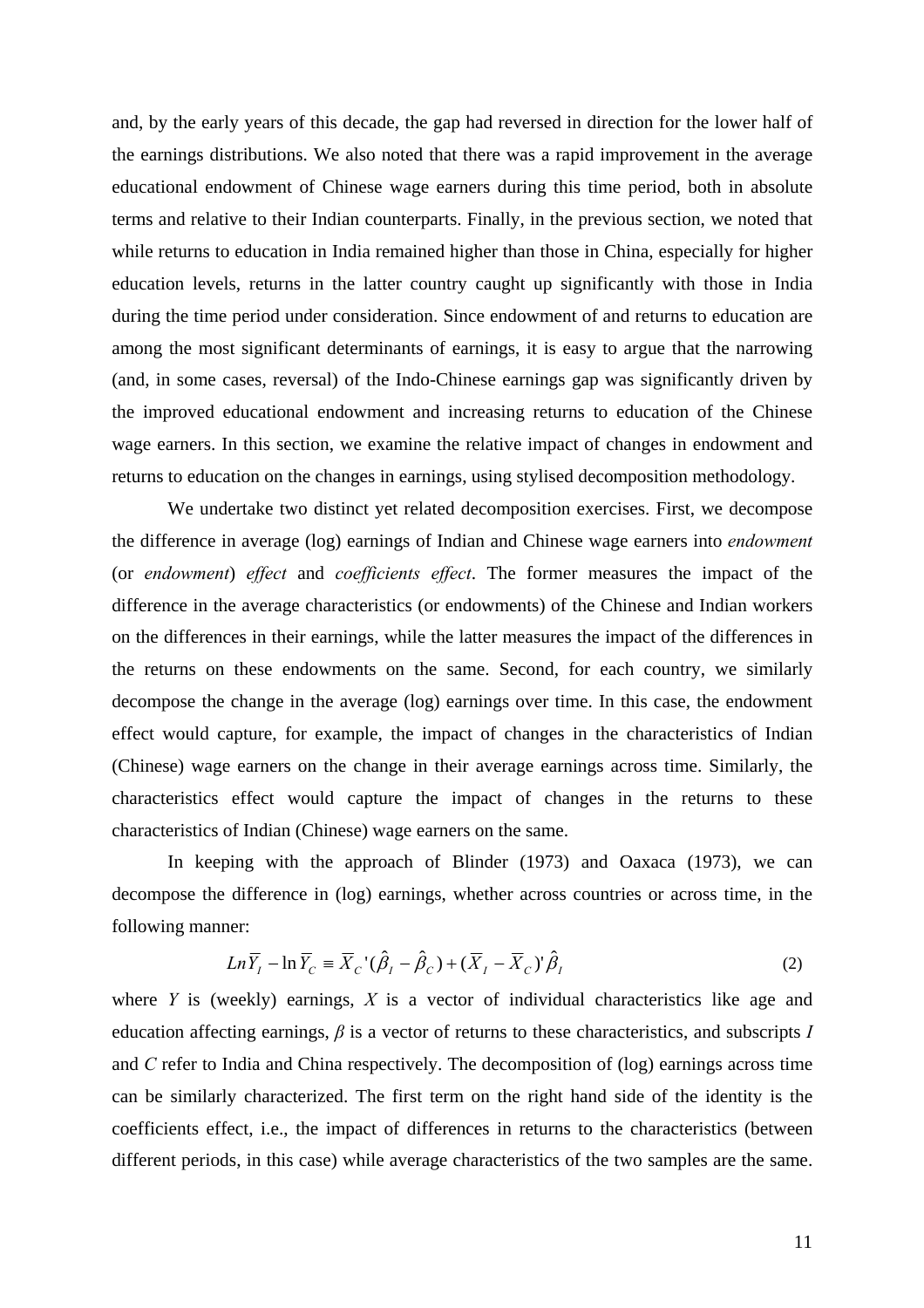Correspondingly, the second term is the endowment effect, i.e., the impact of differences in mean characteristics of the two samples while the returns to these characteristics are the same across the samples.

Classically, Blinder-Oaxaca decomposition is undertaken using sample mean of the characteristics and OLS coefficients that are estimates of the returns to these characteristics at the mean. However, since mean characteristics and (especially) returns to these characteristics can vary significantly across quantiles for a heterogeneous sample of individuals, it has become stylized in the literature to augment the classical decomposition methodology in two ways. To begin with, we can continue to use the mean values of the characteristics, but replace the OLS estimates with those generated by the quantile regression models. We call this the *Oaxaca-quantile regression* (or Oaxaca QR) method. Next, we use the Machado-Mata (2005) algorithm that decomposes the difference in (log) earnings in China and India at the  $n<sup>th</sup>$  percentile of the distribution using coefficient estimates as well as values of the *X* vectors for the two countries at those percentiles. As demonstrated by Autor et al. (2005), the Machado-Mata approach nests most of the usual approaches. The method combines quantile regression and bootstrapping to generate two counterfactual density functions. Continuing with the example of decomposition of average (log) earnings across India and China, these counterfactual density functions are as follows: (i) the Chinese (log) earnings density function that would arise if Chinese wage earners had the same characteristics or endowments as their Indian counterparts, but continued to experience the same (or Chinese) returns to these endowments, and (ii) the density function that would arise if the Chinese wage earners retained their own characteristics but had the same returns to these characteristics as the Indian wage earners. A detailed description of the technique and an analysis of its asymptotic properties are provided by Albrecht et al. (2003) and Albrecht et al. (2006).

### **4.1. Decomposing wage differential between China and India**

In Figure 4, we report the results of the decomposition for all three periods, obtained using both Oaxaca QR and Machado-Mata techniques. The results generated by the two algorithms highlight very similar patterns, indicating that our decomposition results are robust. The graphs reported in Figure 4 indicate that the coefficients effect explains most of the (log) earnings gap between the two countries, which is higher for higher earnings quantiles, at least for the two first periods. The endowments effect is close to zero, or even negative for all periods and for all earnings quantiles.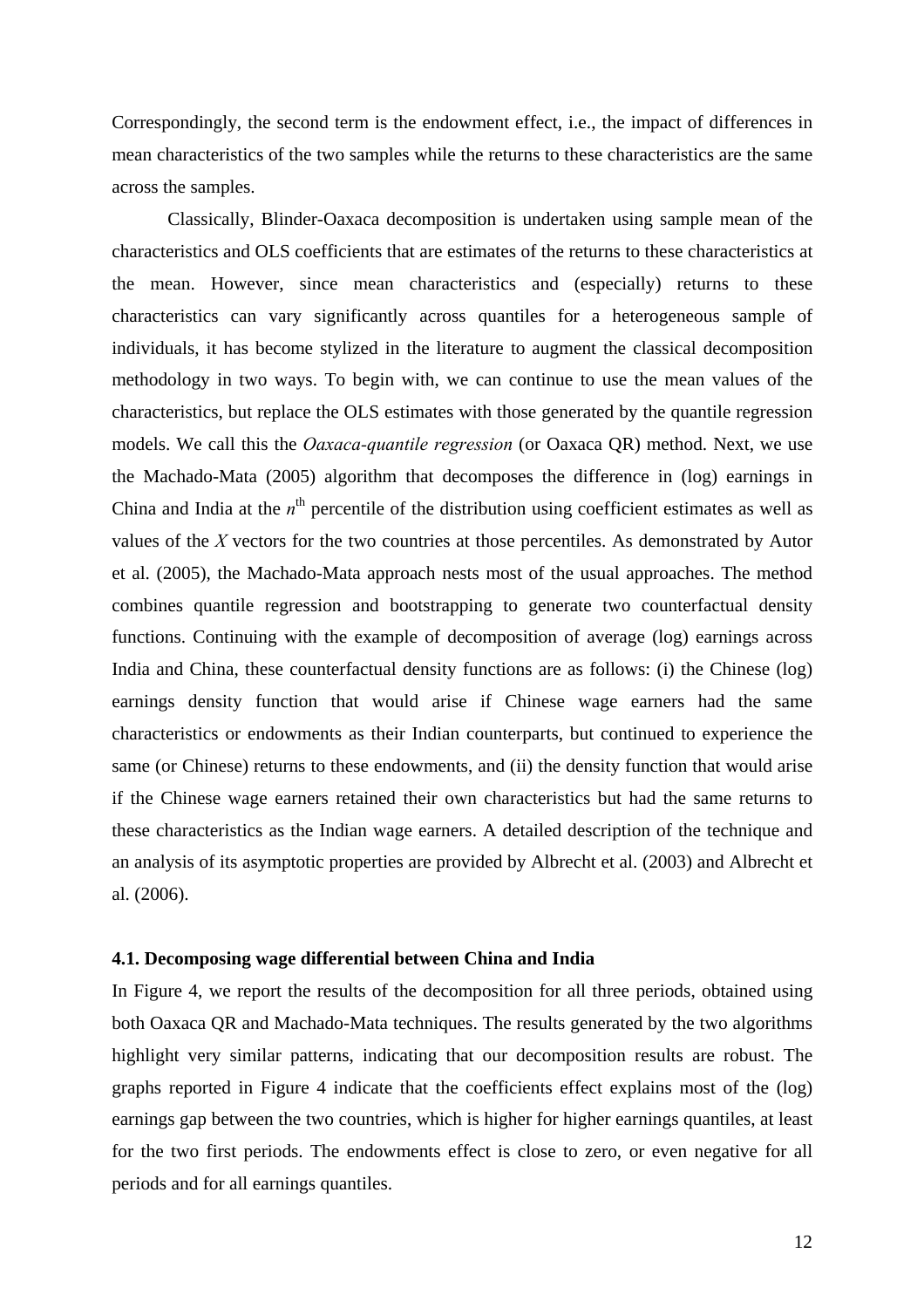# **Figure 4: Oaxaca QR and Machado-Mata decompositions**



# **Period 1**









**Machado-Mata**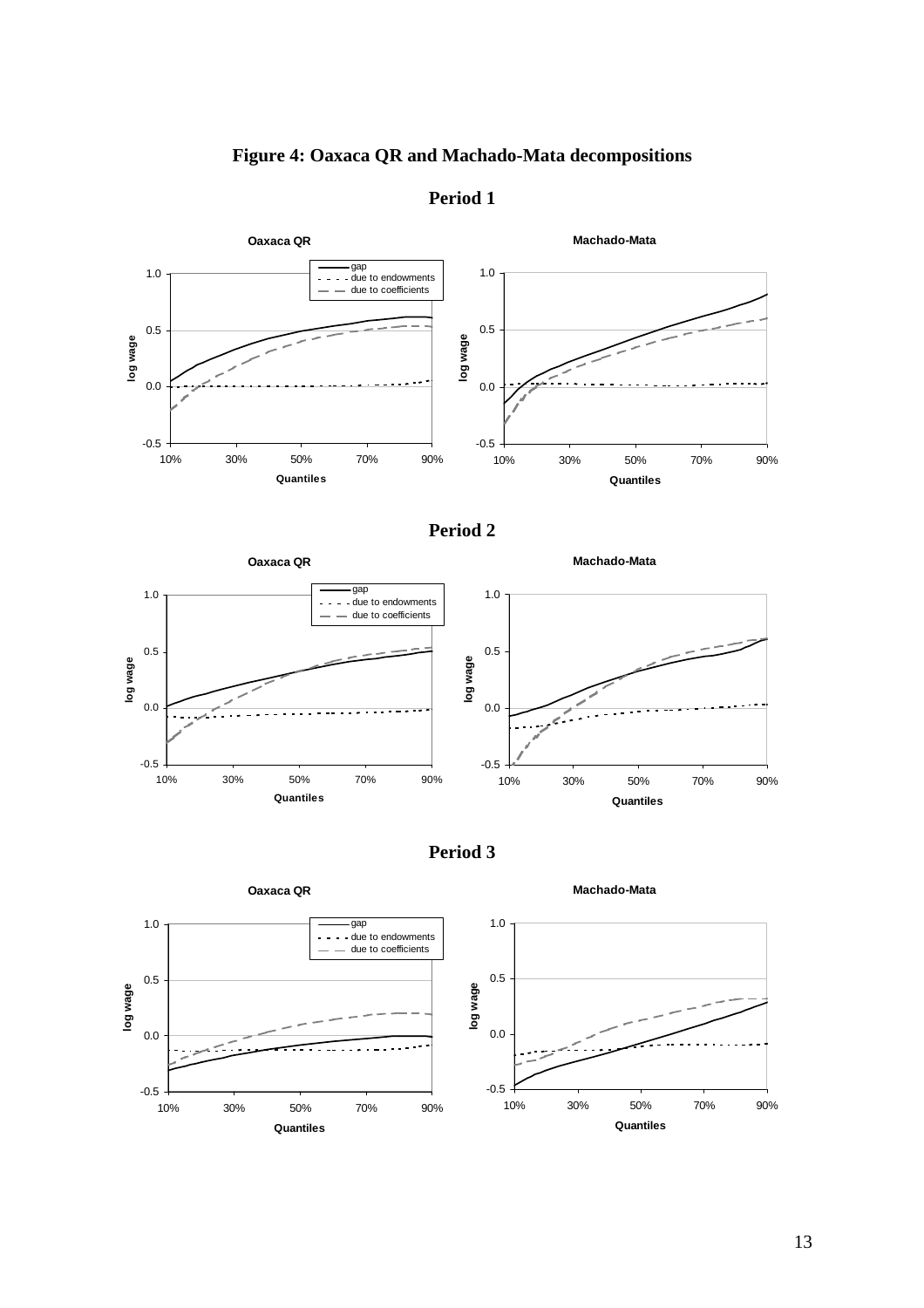Next, we examine the specific contribution of differences in endowment of and returns to education in China and India to the gap in (log) earnings between the two countries. In Table 3, we report the education-specific coefficient effects generated using the Oaxaca QR and Machado-Mata methodologies. It can be seen that these coefficient effects explain a significant proportion of the (log) earnings gap between the two countries for all quantiles. The effect is even more significant for the Machado-Mata estimates that are arguably more reliable than the Oaxaca QR estimates. Further, coefficient effect of education explains the earnings gap much more for the higher earnings quantiles than for the lower earnings quantiles.

|                              | period | 10%     | 20%     | 40%  | 60%  | 80%  | 90%               |  |
|------------------------------|--------|---------|---------|------|------|------|-------------------|--|
| Oaxaca QR coefficient effect |        |         |         |      |      |      |                   |  |
|                              |        | 0.24    | 0.32    | 0.31 | 0.32 | 0.29 | 0.33 <sub>1</sub> |  |
|                              | 2      | $-0.15$ | $-0.01$ | 0.16 | 0.21 | 0.24 | 0.28              |  |
|                              | 3      | 0.17    | 0.15    | 0.22 | 0.14 | 0.22 | 0.30 <sub>1</sub> |  |
| Machado-Mata counterfactual  |        |         |         |      |      |      |                   |  |
|                              |        | 0.11    | 0.20    | 0.25 | 0.33 | 0.47 | 0.53              |  |
|                              | 2      | $-0.25$ | $-0.08$ | 0.06 | 0.17 | 0.35 | 0.37              |  |
|                              | з      | 0.08    | 0.12    | 0.12 | 0.16 | 0.26 | 0.31              |  |
|                              |        |         |         |      |      |      |                   |  |

**Table 3: India-China differential in returns to education** 

For both techniques, figures represent the Indian-Chinese gap in log-wage which is explained by differences in returns to education

The characteristics (or endowment) effect and coefficient effect for education, generated using the Machado-Mata counterfactual, are reported in Figure 5. The graphs confirm that the differences in returns to education explain a significant proportion of the differences in (log) earnings at least during the first two periods. The role of differences in educational endowment in explaining the earnings gap is much less important, even though it accounts for most of the characteristics effect in our empirical exercise. Interestingly, in periods 1 and 2, the counterfactual for returns to education over-predicts the differences in (log) earnings for the lower earnings quantiles, and under-predicts it for the upper earnings quantiles. This is consistent with the earlier observation that the Indo-Chinese differences in returns to education are higher for upper earnings quantiles than for lower earnings quantiles. In period 3, this counterfactual over-predicts the earnings gap for all earnings quantiles, especially for the lower end of the distribution. In other words, earnings gap in period 3, which witnessed a decline in the advantage of the Indian wage earners, would have been higher, and in favour of the Indians, if the gap were determined by differences in returns to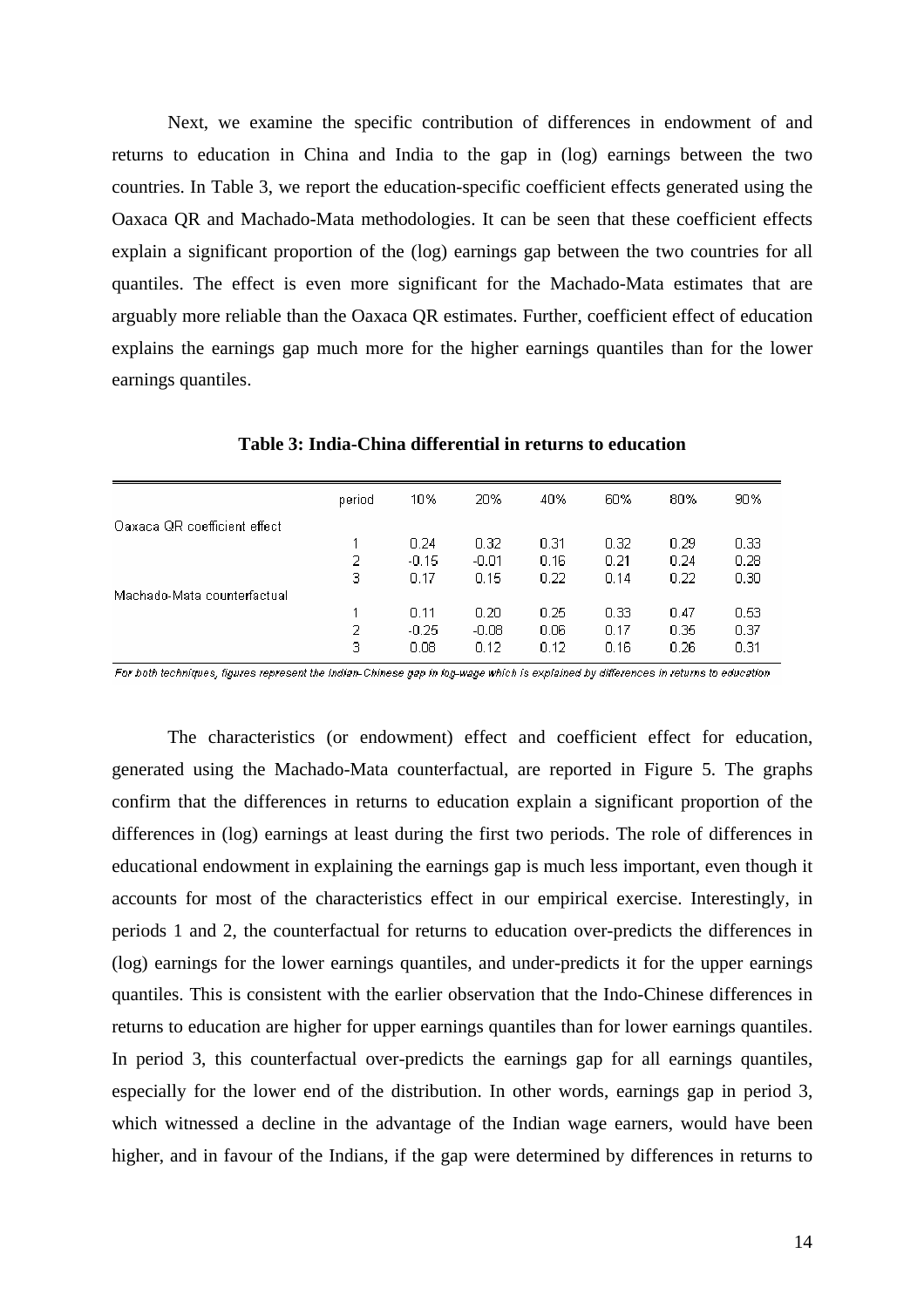education alone. Once again, this is consistent with the higher estimated returns to education for India than for China.



**Figure 5: Machado-Mata decomposition and differences in returns to education** 



**Period 2**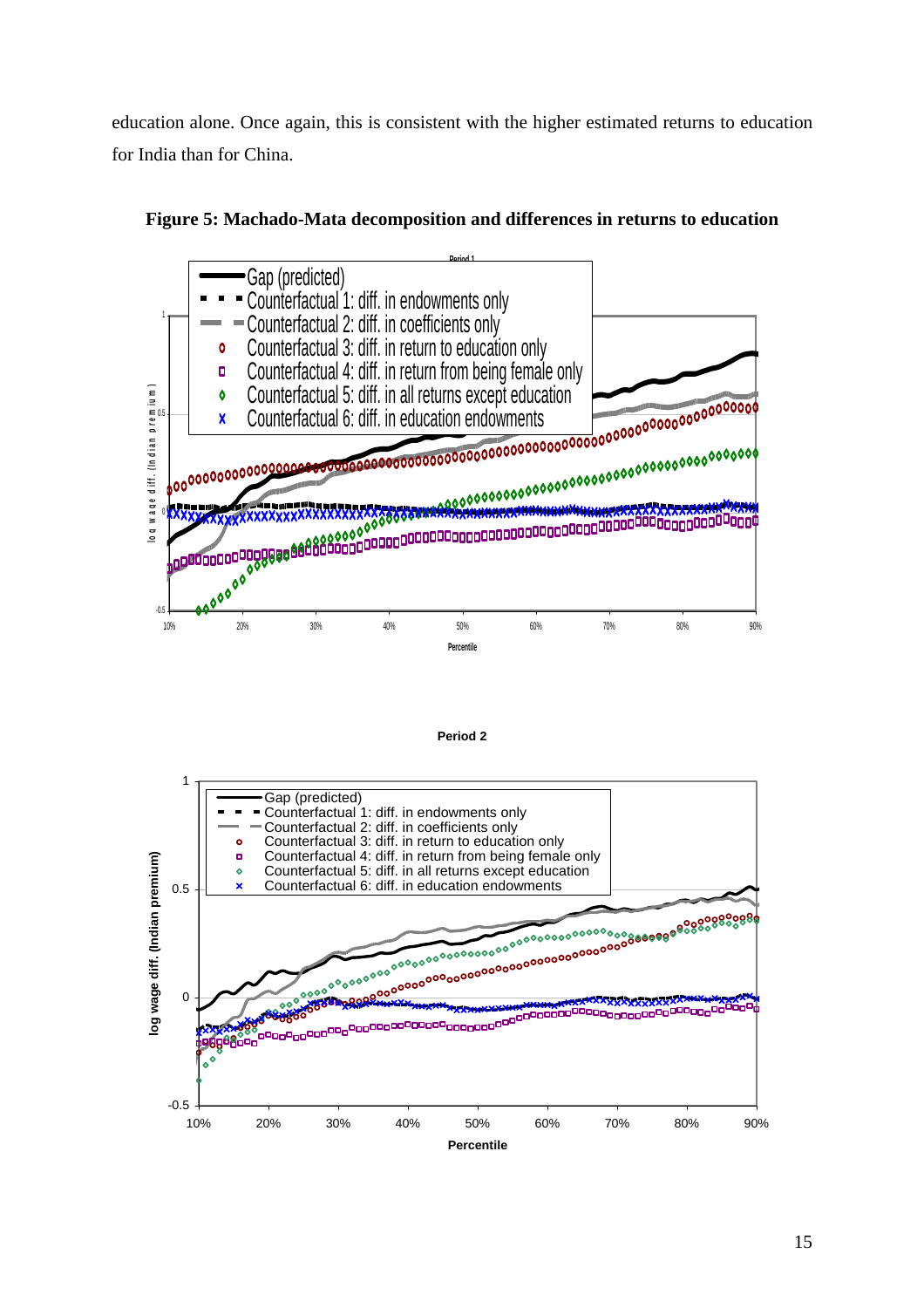**Period 3**



#### **4.2. Decomposing wage changes across time within China and India**

Next, we examine the determinants of the change in (log) earnings over time, within each country. Once again, using the Machado-Mata methodology, we decompose the differences in (log) earnings in each country between period 1 and period 3. The descriptive statistics and the coefficient estimates of the Mincer equation for the two countries, reported earlier in this paper, suggest the following: In the case of India, changes in returns to education and educational endowment of the wage earners would explain much of the change in average (log) earning between the two periods. However, as reported by Kijima (2006), the coefficient effect of education is likely to be much higher than the characteristic effect of this worker characteristic. In China, on the other hand, changes in both educational endowment of workers and returns to education are likely to play an important role in explaining the change in average (log) earning over time. While returns to experience may have played an important role in explaining earnings differences in China between periods 1 and 2, and periods 2 and 3, Figure 3 suggests that it is unlikely to explain much the earnings difference between period 1 and period 3.

The results of the Machado-Mata decomposition for (log) earnings difference between period 1 and period 3 are reported in Figure 6. In China, in keeping with expectations, the change (rise) in the return to education can explain about one-third of the change in (log)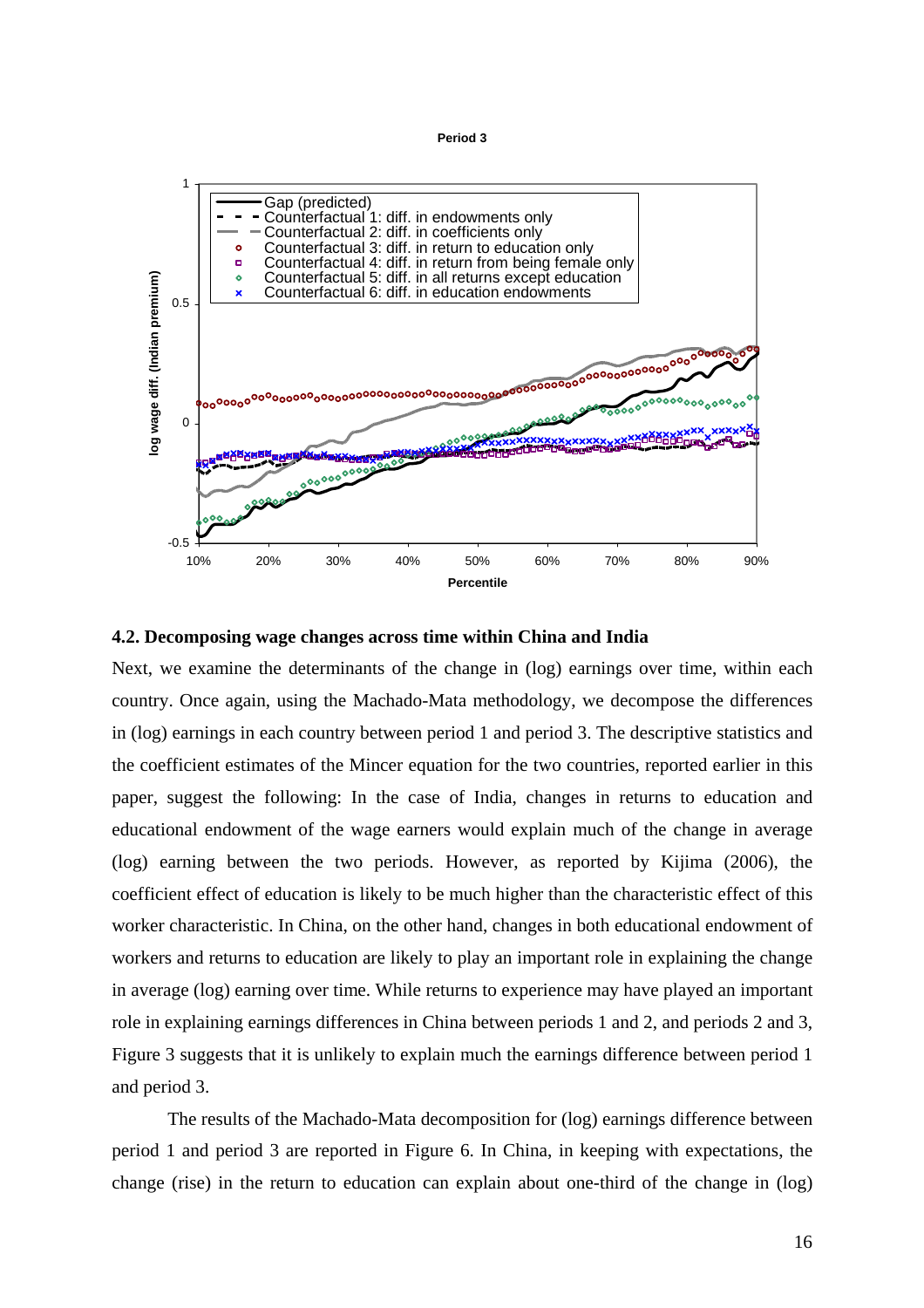earnings between period 1 to period 3. Contrary to expectations, the endowment effect of education is small, and is more important for people at the lower tail of the earnings distribution. Overall, coefficient effect explains almost entirely the change in (log) earnings for all quantiles of the earnings distribution. Much of this coefficient effect can be traced to the change in the returns on unobserved characteristics that affect earnings, i.e., the difference in the constant terms. In India, where change in (log) earnings was much less for all earnings quantiles than in China, neither the characteristic effect nor the coefficient effect of education explains the change in average (log) earnings between period 1 and period 3 to a significant extent. Here too, coefficient effects of non-educational characteristics explain most of the change in average (log) earnings, but, unlike in China, the key driver of this non-educational coefficient effect is not differences in the constant term (see Table 2).

**Figure 6: Machado-Mata decomposition between period 1 and period 3** 

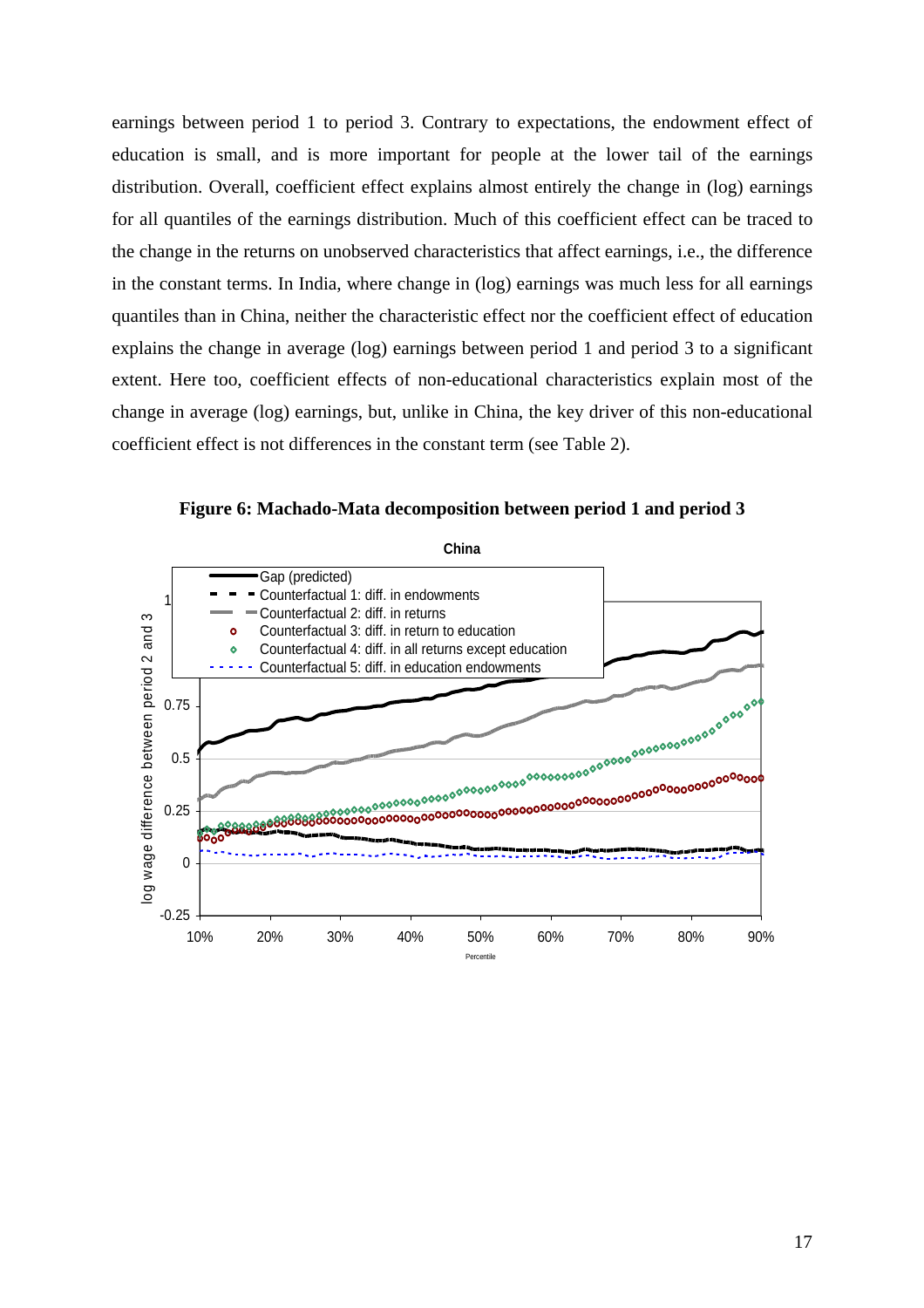**India**





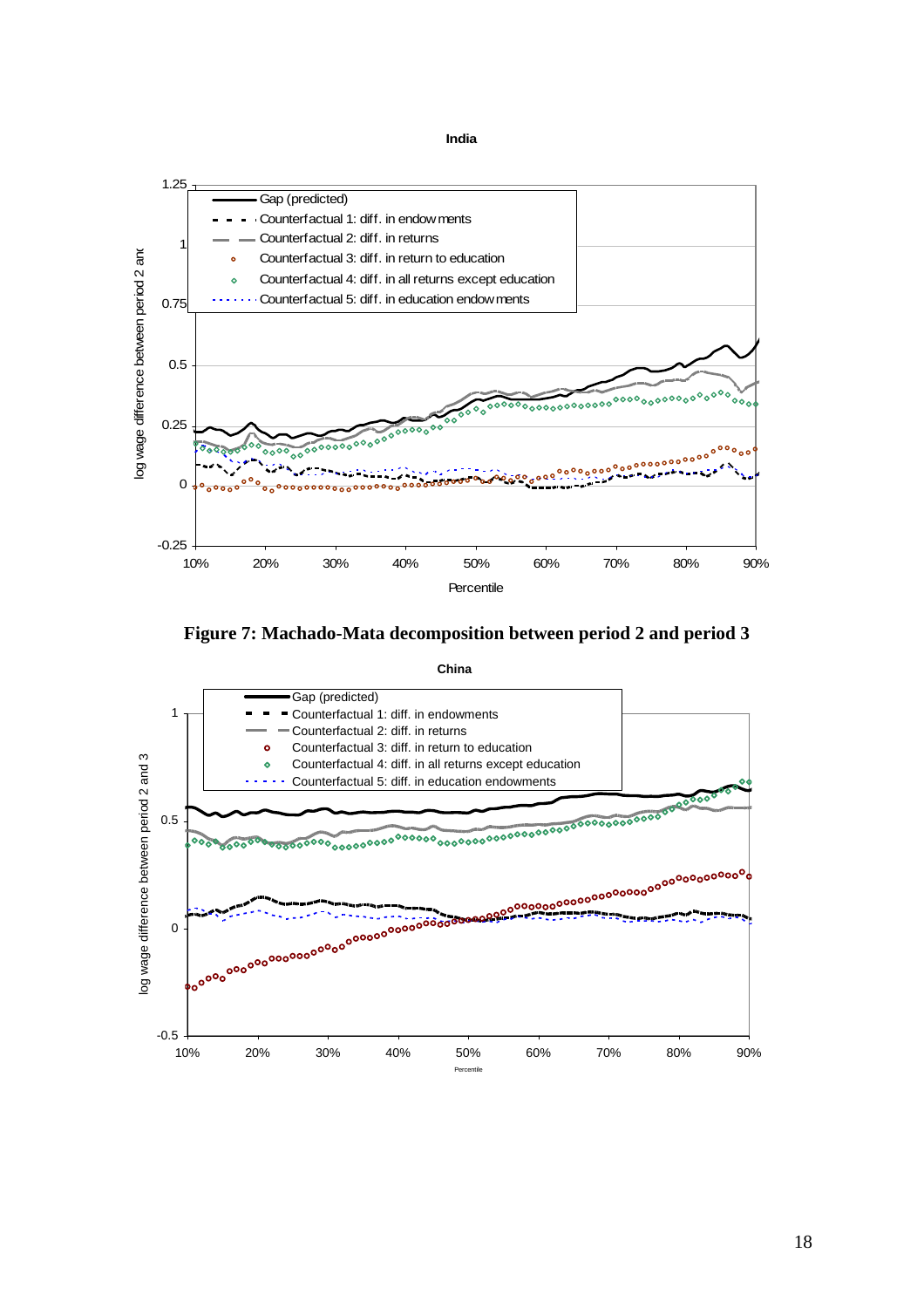#### **India**



There is one interesting observation for China: the earnings gaps between period 2 and period 3 are almost the same across income level, which is in sharp contract with period 1 to period 3. In another word, from period 2 to period 3, Chinese workers at different earning quantiles roughly benefit from the economic growth equally, while from period 1 to period 3, the higher income people benefit more.

The return to education can explain about one-forth to one-third of the earnings changes for high income people. But for lower income people, the earnings changes cannot be explained by return to education at all, in fact return to education should have a negative effect as shown in the graph, since we observe decreased return for this group of low income people. It seems for this group of people, the main force behind their wage increase is the improvement of their educational attainment.

#### **5. Concluding remarks**

Despite the near simultaneous rise of China and India as major economic powers, there are few rigorous comparative studies of the two countries. In this paper, we undertake a rigorous empirical analysis of one notable phenomenon that has been witnessed in both countries, namely, the steep rise in earnings of wage earners over time. The most interesting aspect of this phenomenon is that the rate of rise in earnings is much faster in China, a largely socialist (albeit rapidly reforming) country, than in India (which has had a mixed economy since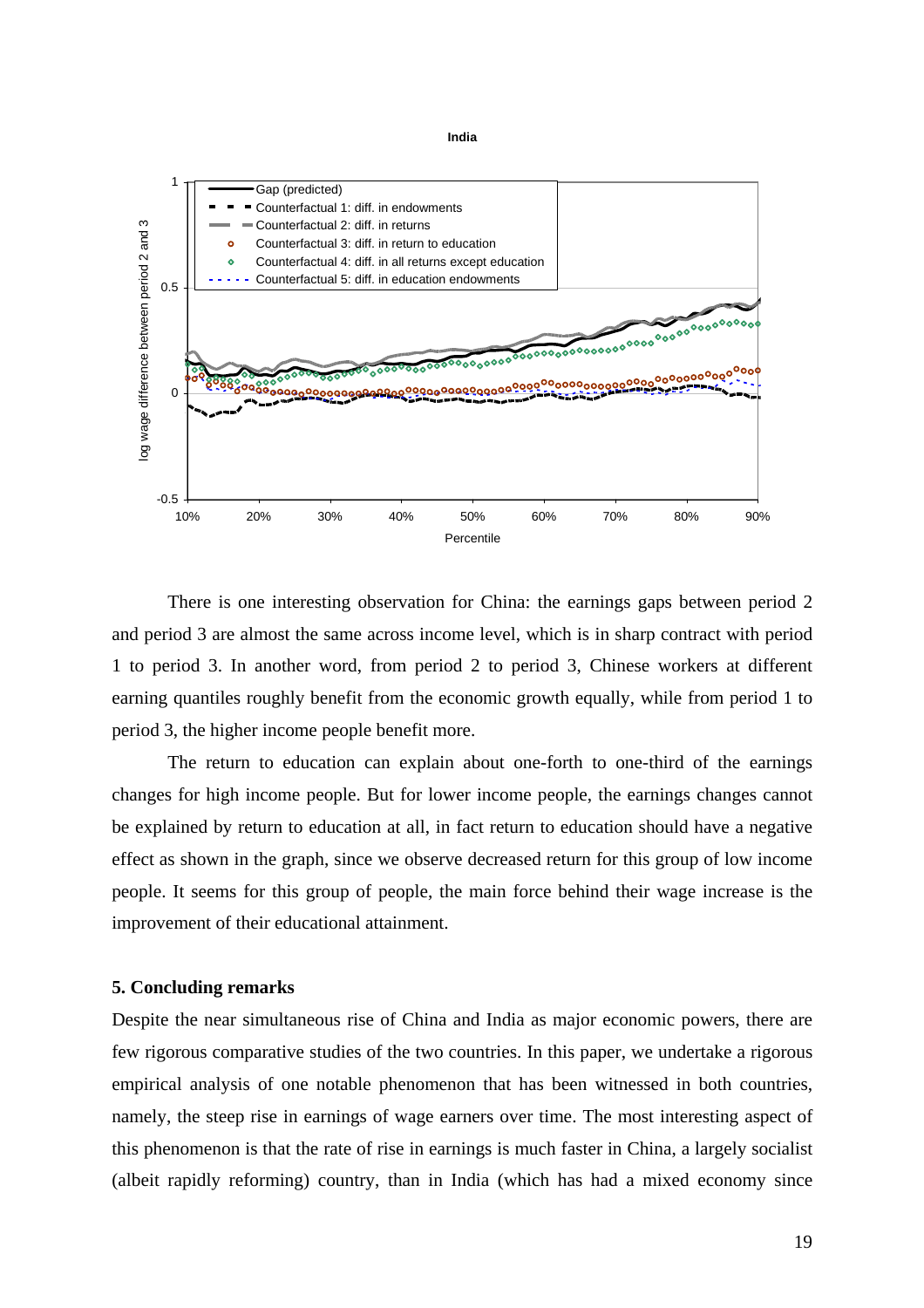independence, with a fairly large private sector). We particularly focus on the role of differences in educational endowment and returns to education in explaining both the intercountry differences in average (log) earnings during each of the three time periods being analysed, and also the change in average (log) earnings over time, within each country.

Descriptive statistics and quantile regression estimates indicate that the narrowing (and, in some cases, reversal) of the Indo-Chinese earnings gap, can in part be explained by rapidly rising educational endowment and returns to education in China, the rise in either being much more modest in India. Machado-Mata decomposition analysis indicate that differences in endowment and returns to education so indeed play a role in explaining the inter-country difference, but that the characteristic (or endowment) effect of education is much more modest than the coefficient effect. Coefficient effects in general play an important role in explaining differences in average (log) earnings for each country over time, but in the case of China the most important component of this coefficient effect is the difference in unobserved characteristics of the wage earners.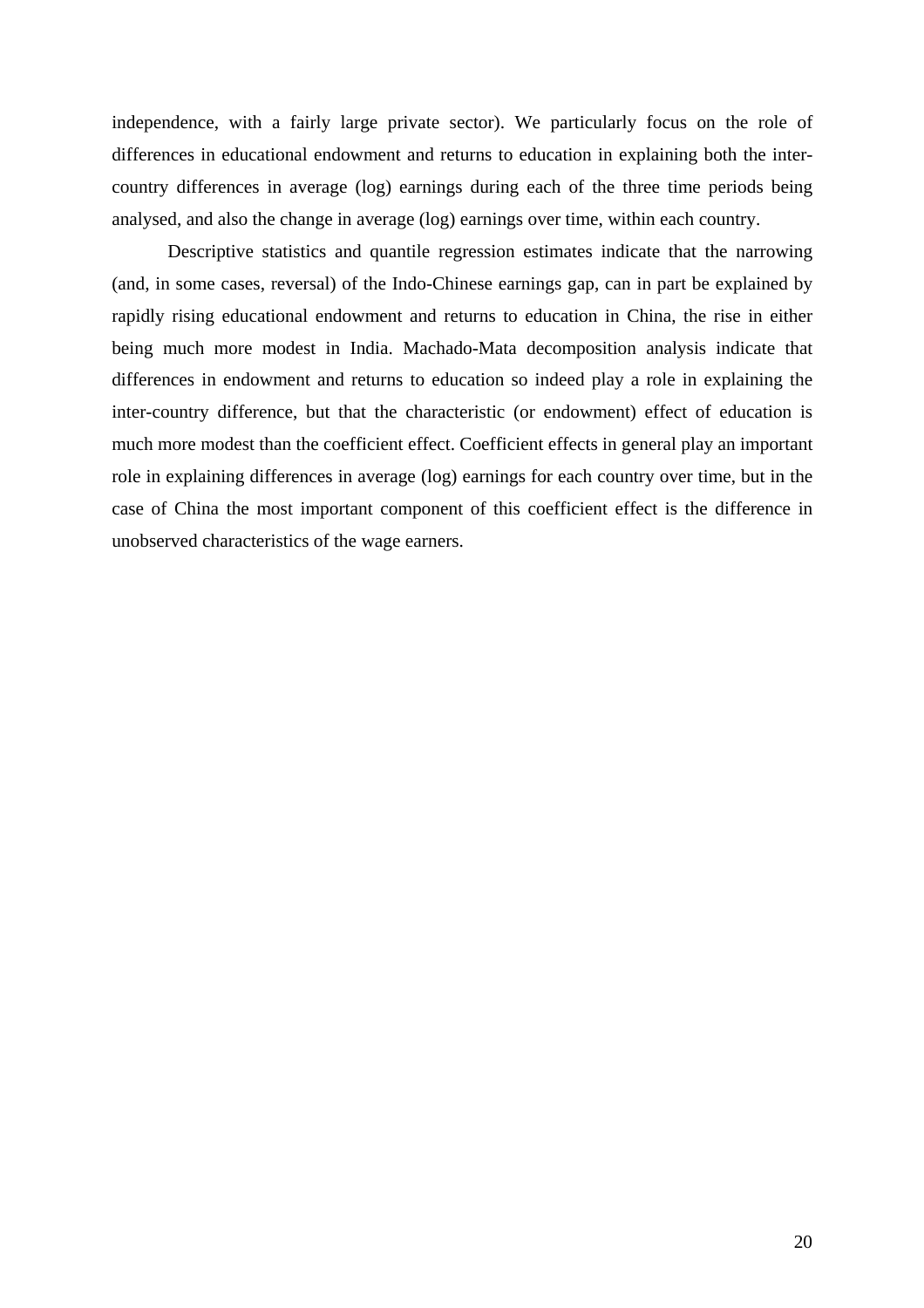# **References**

- Albrecht, J., A. Bjorklund and S.C. Vroman, S. (2003) Is there a glass ceiling in Sweden? *Journal of Labor Economics*, **21**, 145-77.
- Albrecht, J., A. van Vuuren and S.C. Vroman (2006) Counterfactual distribution with sample selection adjustments: econometric theory and an application to the Netherlands. Mimeo, Georgetown University, Washington, D.C.
- Appleton, S., L. Song, Lina and Q. Xia, (2005) Has China crossed the river? The evolution of wage structure in urban China during reform and retrenchment. *Journal of Comparative Economics*, **33**:4, 644-663.
- Autor, D, L. Katz and M. Kearney (2005) Rising wage inequality: the role of composition and prices, Working paper no. 11628, National Bureau of Economic Research, Cambridge, Massachusetts.
- Blinder, A. S. (1973) Wage discrimination: Reduced form and structural variables. *Journal of Human Resources*, **8**, 436-455.
- Byron, R.P. and E.Q. Manaloto (1990) Returns to education in China. *Economic Development and Cultural Change*, **38**(4), 783-796.
- Demurger, S., M. Fournier, L. Shi and W. Zhong (2006) Economic liberalisation with rising segmentation on China's urban labour market. Working paper no. WP 2006-46, ECINEQ – Society for the Study of Economic Inequality, Spain.
- Duraisamy, P. (2002) Changes in returns to education in India, 1983-1994: By gender, age cohort and location. *Economics of Education Review*, **21**(6), 609-622.
- Fields, G. (2005) A Guide to Multisector Labor Market Models, World Bank working paper.
- Gajwani, K., R. Kanbur and X. Zhang (2006) Patterns of Spatial Convergence and Divergence in India and China, Paper prepared for the Annual Bank Conference on Development Economics (ABCDE), St. Petersburg, January 18-19, 2006.
- Heckman, J. J. and X. Li (2004) Selection bias, comparative advantage and heterogeneous returns to education: evidence from China in 2000. *Pacific Economic Review*, **9**:3, 155-171.
- Kijima, Y. (2006) Why did wage inequality increase? Evidence from urban India 1983-99. *Journal of Development Economics*, **81**:1, 97-117.
- Kingdon, G.G. and J. Unni (2001) Education and women's labour market outcomes in India. *Education Economics*, **9**(2), 173-195.
- King, E.M. et al. (2000) Engender development though gender equality in rights, resources and voice. Policy research report no. 21412, The World Bank, Washington, D.C.
- Knight, J. and L. Song (2003) Increasing urban wage inequality in China. *Economics of Transition*, **11**:4, 597-619.
- Koenker, R. and G. Bassett (1978) Regression Quantiles, *Econometrica*, 46:33-50
- Lemieux, T. (2006): The Mincer equation thirty years after Schooling, Experience and Earnings. In: S. Grossbard-Shechtman (Ed.) *Jacob Mincer: A Pioneer of Modern Labour Economics*, Springer Verlag.
- Liu, Z. (1998) Earnings, Education, and Economic Reforms in Urban China. *Economic Development and Cultural Change*, **46**:4, 697-725.